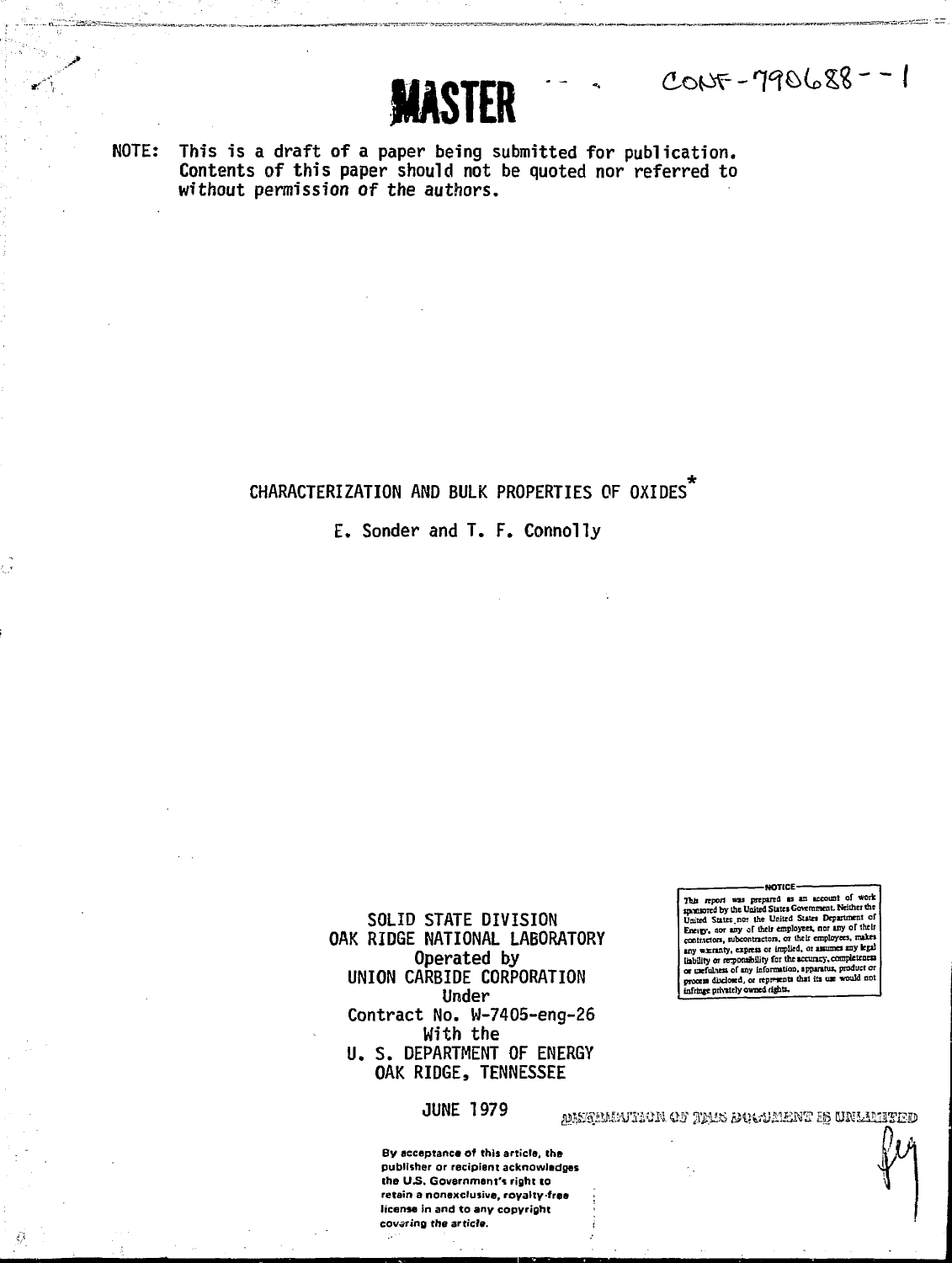# **CHARACTERIZATION AND BULK PROPERTIES OF OXIDES\***

#### **E. Sonder and T. F. Connolly Solid State Division, Oak Ridge National Laboratory Oak Ridge, Tennessee 37830**

#### **ABSTRACT**

**The bulk properties of oxides are devided into two classes, intrinsic properties which depend solely on the identity of the material, and extrinsic ones, which differ for different samples of the same compound. Sources of tabulated numerical values of intrinsic properties are given and modern developments in information storage and retrieval are discussed. Extrinsic properties are shown to depend on defects and trace imr rities in the samples. Techniques of trace impurity analysis are discussed and realistic limits of detection and accuracies are given for routine analyses.**

**<sup>\*</sup> Research sponsored by the Division of Materials Sciences, U. S. Department of Energy under contract W-7405-eng-25 with the Union Carbide Corporation.**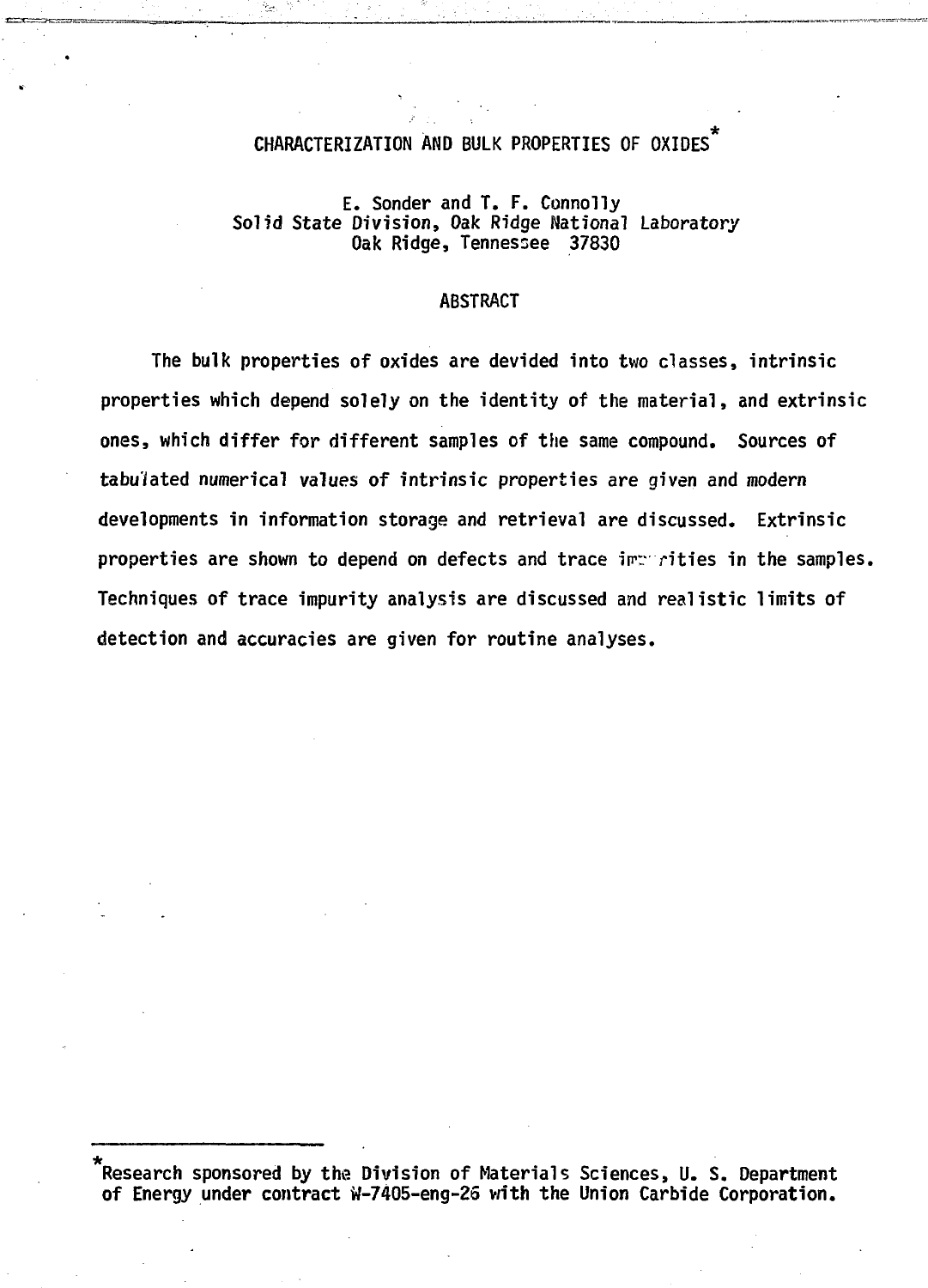# **CHARACTERIZATION AND BULK PROPERTIES OF OXIDES\***

#### **E. Sonder and T. F. Connolly Solid State Division, Oak Ridge National Laboratory Oak Ridge, Tennessee 37830**

#### **I. INTRODUCTION**

**The term characterization, as used in connection with materials, is rather difficult to define; its meaning appears to depend upon the user and the context. One published<sup>1</sup> definition is the following: "Characterization describes those features of the composition and structure that are significant for a particular preparation, study of properties, or use, and suffice for reproduction of the material." Thus, to characterize a structural steel one would want to know what features influence its mechanical properties, as for example, alloy components and aggregation states. On the other hand, to characterize material for an optical element (e.g., a lens), intrinsic properties of the material, such as band gap and refractive index, are important. When people talk of characterization» the particular "features of the composition and structure" that are relevant to the particular context or use are usually not specified. Moreover, the relationships between "features of composition and structure" and specific properties are poorly understood.**

**In this lecture I will try to keep the importance of these relationships in mind. I will start with a broad list of properties, tn each case describing how, on one hand, values of these properties might be related to composition**

**Research sponsored by the Division of Materials Sciences, U. S. Department of Energy under contract W-7405-eng-26 with the Union Carbide Corporation.**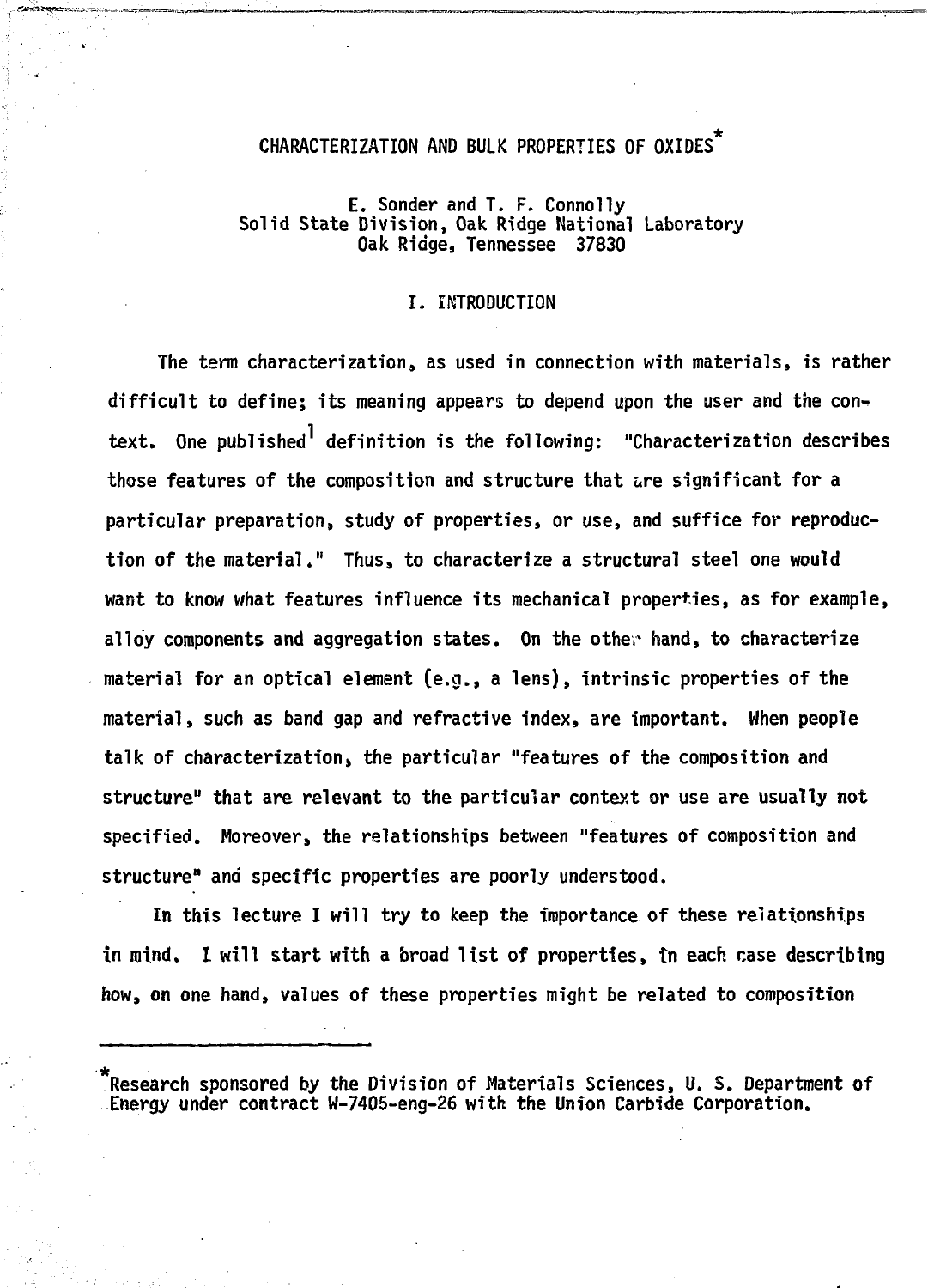**and structure, and on the other, how they might be used as a tool to determine composition and structure. The properties discussed will be divided into two classes, intrinsic and extrinsic. Intrinsic properties will include those that are relatively invariant in different samples of the same material and can be used to identify it. Extrinsic properties are those that vary from sample to sample and depend upon the mode of preparation of the sample and its history.**

**Table I is a list of properties that will be discussed. The intrinsic properties are appropriate for characterizing, for example, samples of mixed ceramic, where the number, identity and composition of mixed phases is important. We have made an effort to include a reasonably complete list of reference works in which numerical values for the intrinsic properties of many oxides are recorded. As regards extrinsic properties, we will discuss how these properties might be related to the defect and trace impurity content of samples of a given material. A discussion of techniques of trace impurity analysis follows.** In a separate presentation<sup>2</sup> the present status of understanding **of transport properties in one compound, MgO, will be discussed to show how inadequately we understand the relationship between these properties and the defects and impurities giving rise to them.**

#### **II. INTRINSIC PROPERTIES**

#### **A. Melting Point**

**The most often quoted identifying property of any material is the melting point. Its measurement is fairly straightforward, either by observation of a melting crystal or by noting the thermal arrest upon cooling. Table II is a typical list of oxides and their melting points. Since we are limiting ourselves to refractory materials, only oxides with melting points above 1700°C are included. It should be pointed out values in Table II and similar tables**

**-2-**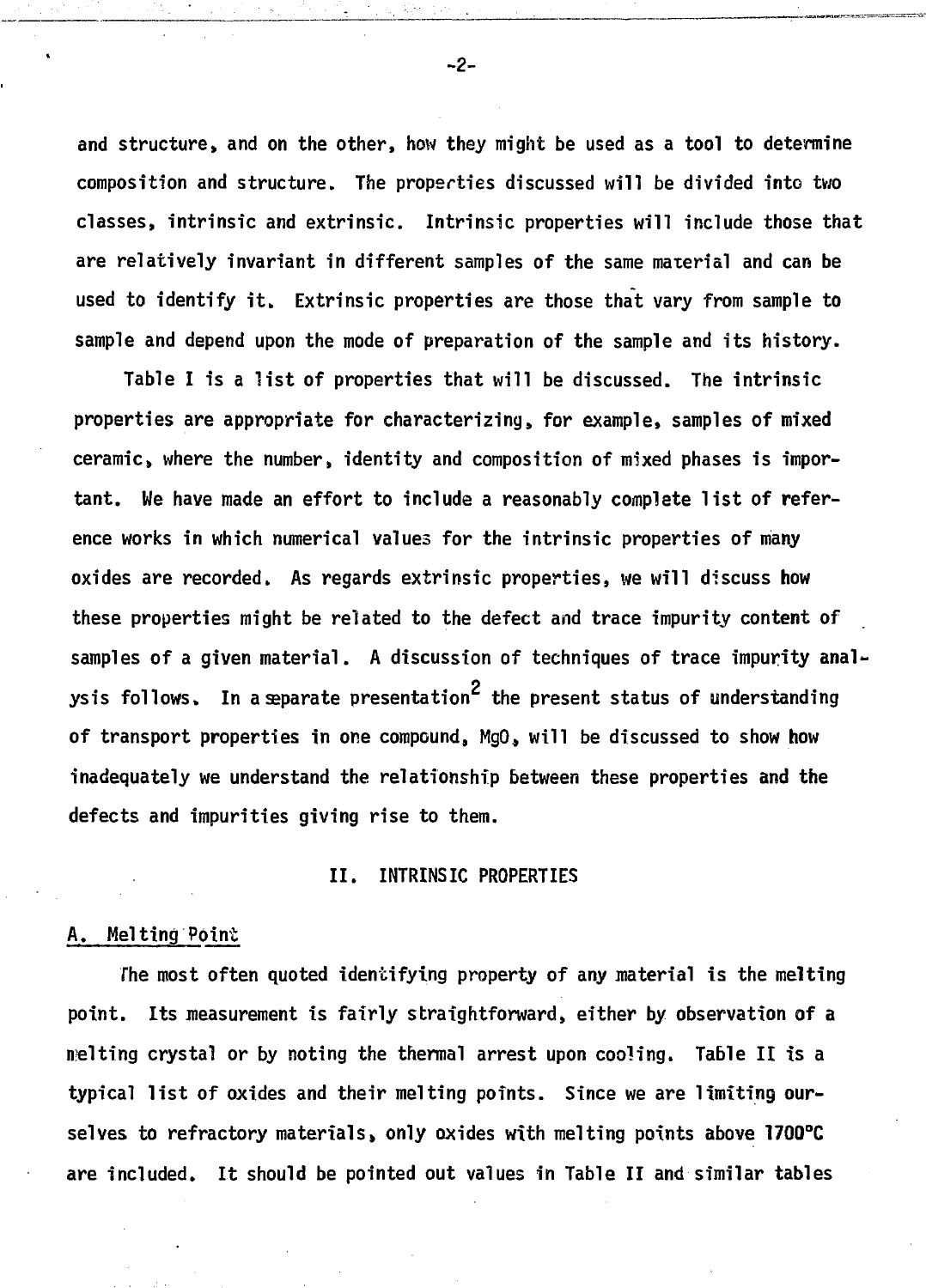**in the literature may have uncertainties of 50 or 100°C. More complete data and references en melting points of binary oxide compounds are given in the** literature.<sup>3-7</sup> A number of handbooks<sup>8,9</sup> give values but do not include references. Specific recent values and references to work that is not included in the compilations can be obtained from the Molten Salt Data Center.<sup>10</sup>

# **B. Structure and Density**

**A general idea of the symmetry of the structure can sometimes be obtained from observation of the growth facets or cleavage planes of a crystals whether or not a crystal is cubic can be determined by placing it between crossed polarizers and looking for birefringience. But to obtain detailed knowledge of the structure of a sample, x-ray (or neutron) diffraction data must be carefully Fourier analyzed. There exist excellent collections of x-ray data that 11 13 include most of the ceramic compounds. The data of Ref. 13 are also kept on tape and are updated as new information becomes available. Specific infor**mation from these tapes can be obtained from the Crystal Data Center<sup>14</sup> of the **National Bureau of Standards (U.S.A.).**

**The density of a sample of any shape is easily measured by comparing its weight in air with that in an appropriate liquid (water» if the oxide is not hygroscopic). For samples that do not contain voids the density is characteristic of the material "and is related to the structure and lattice constant. For example, it is easily shown for a sample with the NaCl structure that the so-called theoretical density (density calculated from crystal structure data)** is given by  $d = 4 M/a<sup>3</sup>A$ , where M is the molecular weight, a is the lattice **constant and A is Avogadro's number. Unfortunately, many of the standard** tables  $8,9$  do not state whether the values given are theoretical densities or **tables \* do not state whether the values given are theoretical densities or**

**-3-**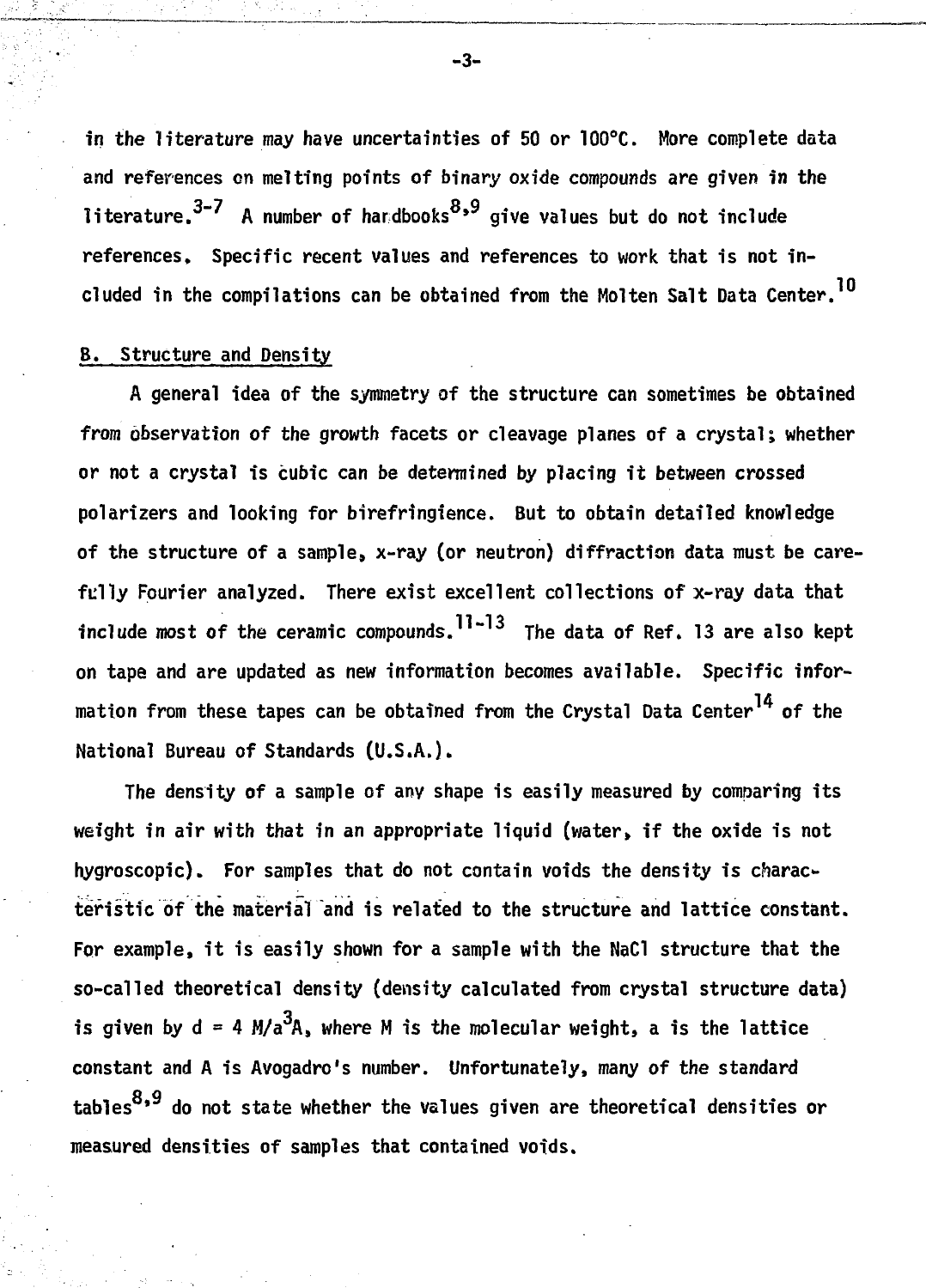**Many of the transition metal and rare earth oxides are ferro-, ferri, or anitferromagnetic, particularly at low temperatures. The magnetic structures of the ordered (non-paramagnetic) phases of many of these compounds have been** determined by neutron diffraction methods and are tabulated.<sup>15,16</sup> Moreover **since many of these compounds undergo magnetic phase changes at characteristic temperatures, tabulations of Nee! and Curie points ' » are very useful for identifying the compounds.**

#### **C. Phase Diagrams**

**Phase diagrams are not, themselves, material properties. They provide, however, a convenient way of representing a number of properties of solid materials in a semiquantitative fashion. For example, they contain information on the variety and composition of compounds that will form from two elements or compounds. They provide melting point data, temperatures of phase changes, and information on solubilities.**

**The complexity of a phase diagram is related to the bonding of the constituents. For example, let us compare the system, magnesium and oxygen, with the one titanium and oxygen. The outer shell of the Mg atom contains only two 3S electrons, whereas Ti has two 3D and two 4S electrons. The only simple way for Mg to bond to oxygen is for the two 3S electrons to fall into the oxygerr 2P level. For Ti, however, any two of the 4 outer electrons can fill the oxygen shell, allowing for a variety of bonded configurations. The phase diagrams reflect this difference; the Mg-0 phase diagram is extremely simple; there is only one compound MgO existing over an extremely narrow composition range at 50%. That compound has the same structure throughout the temperature range of existence of the solid.**

 $-4-$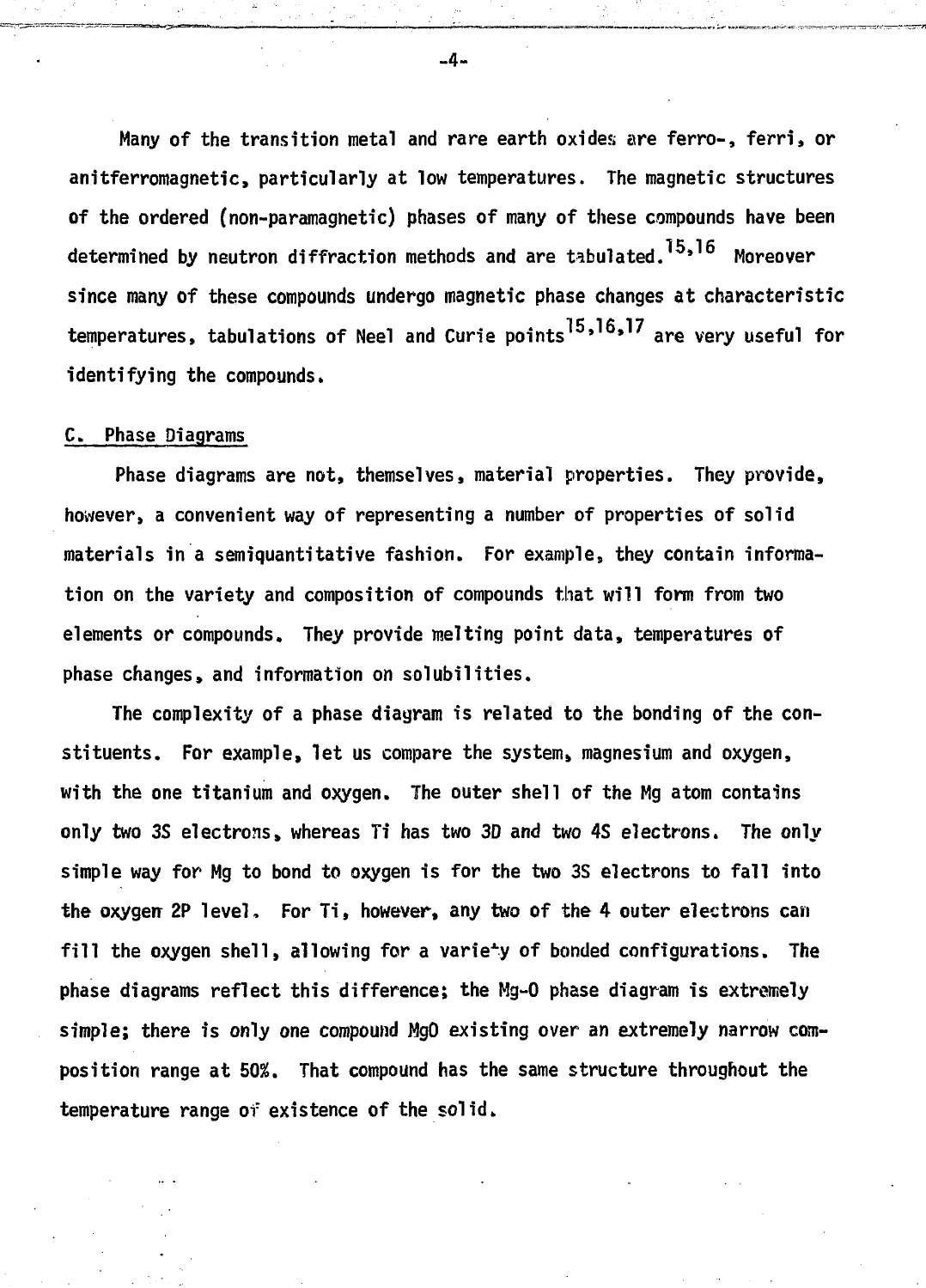In contrast the phase diagram for the Ti-O system,<sup>18</sup> reproduced in Fig,l<u>.</u> is extremely complex. It shows that numerous combinations of Ti<sub>x</sub>O<sub>y</sub> are possible, and that many of these combinations have different structures, not only as a function of relative concentration of Ti and 0 but also as a function of temperature. The series of combinations Ti<sub>n</sub>O<sub>2n-1</sub> shown near the right side of the diagram are an example of related structures that can all be thought of as being made up of basic identical blocks of crystals separated by line or planar defects<sup>19</sup> (for example, shear planes). The crystalline orientation or separation of these defects determines the overall composition. Such Magneli phases and related structures also occur in other transition metal oxides. Before it was understood how line and planar defect: form ordered arrays. "characterization" of transition metal oxides with respect to structural properties left much to be desired.

There exist excellent compilations of phase diagrams that include binary  $T_{\text{max}}$  exists exists of phase diagrams that include binary  $\frac{1}{20.21}$  exists binary  $\frac{1}{20.21}$  exists binary  $\frac{1}{20.21}$ as well as more complex oxide systems. **"In a particular and a** are occasionally **modified as .more detailed information becomes available and is incorporated.**

# **D. Optical Properties**

**Since most of the oxides are transparent, the index of refraction can be used to identify a sample. It is particularly useful for glasses and mutually soluble oxide systems for which the refractive index is known as a function of composition. The refractive index along particular symmetry axes has also been used for many years to identify minerals and other single crystal samples** of inorganic compounds. Most of the numerical data in handbooks<sup>3,7,8,22</sup> is **limited to the wavelength of the yellow sodium lines. There is some data published of index vs wavelength, but for most materials it is necessary to** find the original literature. Data-on-the-index-of-refraction-as-a-function of

**-5-**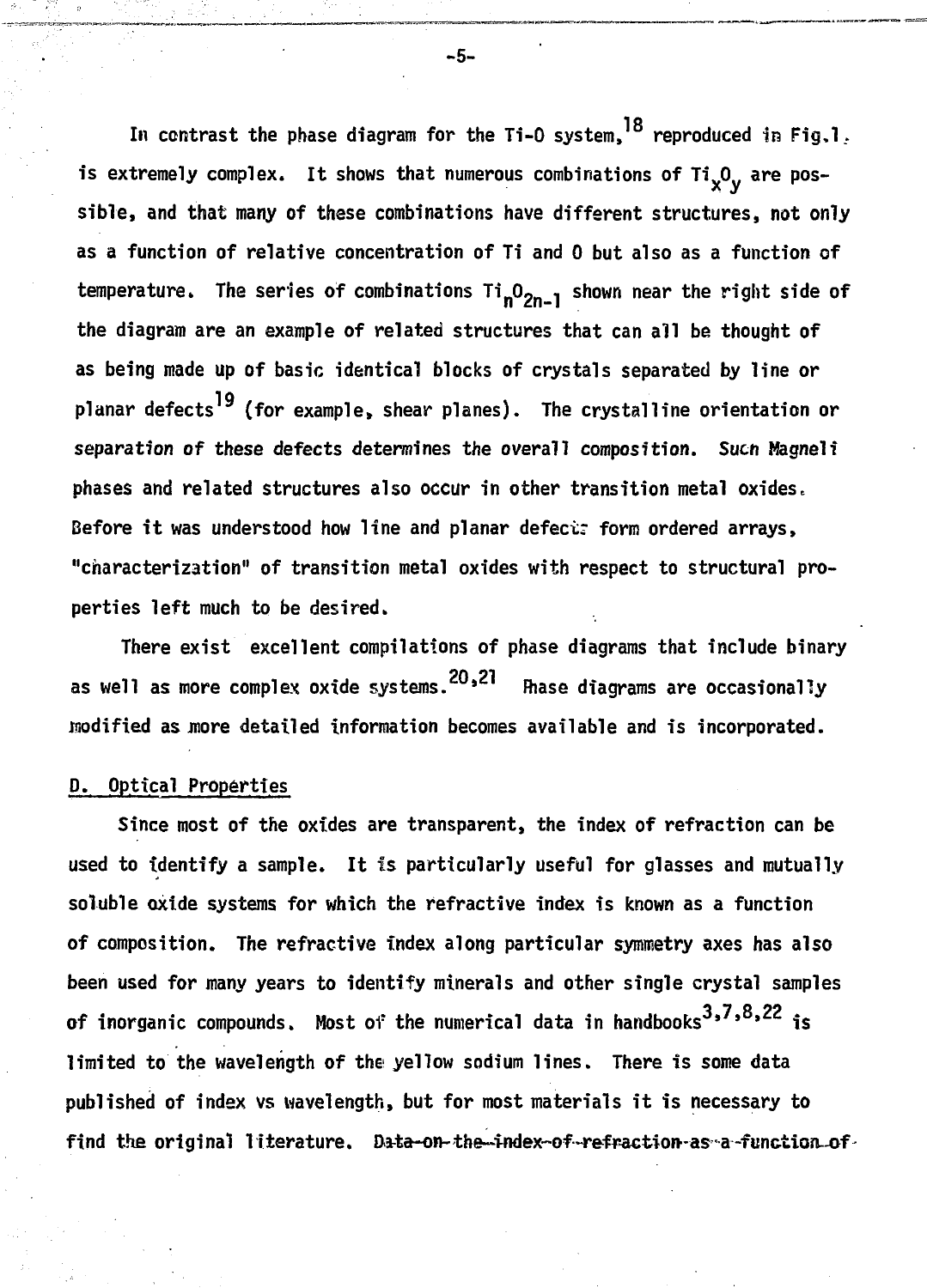**GOMPOSItion-of-a-number of oxide systems is given, together with phase diagrams.**

**The transparency range of many of the oxides is large and data on the** restrahlen absorption<sup>23</sup> and the ultraviolet absorption edge<sup>23,24</sup> are compiled for a number of oxide materials. The data are not at all complete and it must be remembered that an experimentally determined absorption edge may depend on **impurities in the sample.** 

#### **E. Elastic Properties**

**Values of the Youngs Modulus and Shear Modulus are of great practical importance and measured values are occasionally listed or quoted for poly**crystalline ceramics.<sup>25</sup> However, these parameters are of limited use in **identifying materials, since their values may vary as much as a factor of 2, depending upon crystallite size, orientation and void volume. The elastic constants, which are more difficult to measure and require large single crystal samples are, however, intrinsic material properties; many of their** values are tabulated.<sup>26,27</sup> Elastic moduli, such as the Shear modulus, that one might measure for uniform isotropic polycrystalline samples can be cal-28 29 **culated from the elastic constants.' Values so calculated are also tabulated.<sup>27</sup>**

## **F. Thermal Properties**

**According to simplest theory the normal vibrations of the crystal may be considered as independent oscillators, and the resultant molar heat capacity at constant volume approaches the value 3nR at high temperatures. In that expression n is the number of atoms per molecule and R is the molar gas con**stant. More accurate, empirical values of the heat capacity at constant

-6-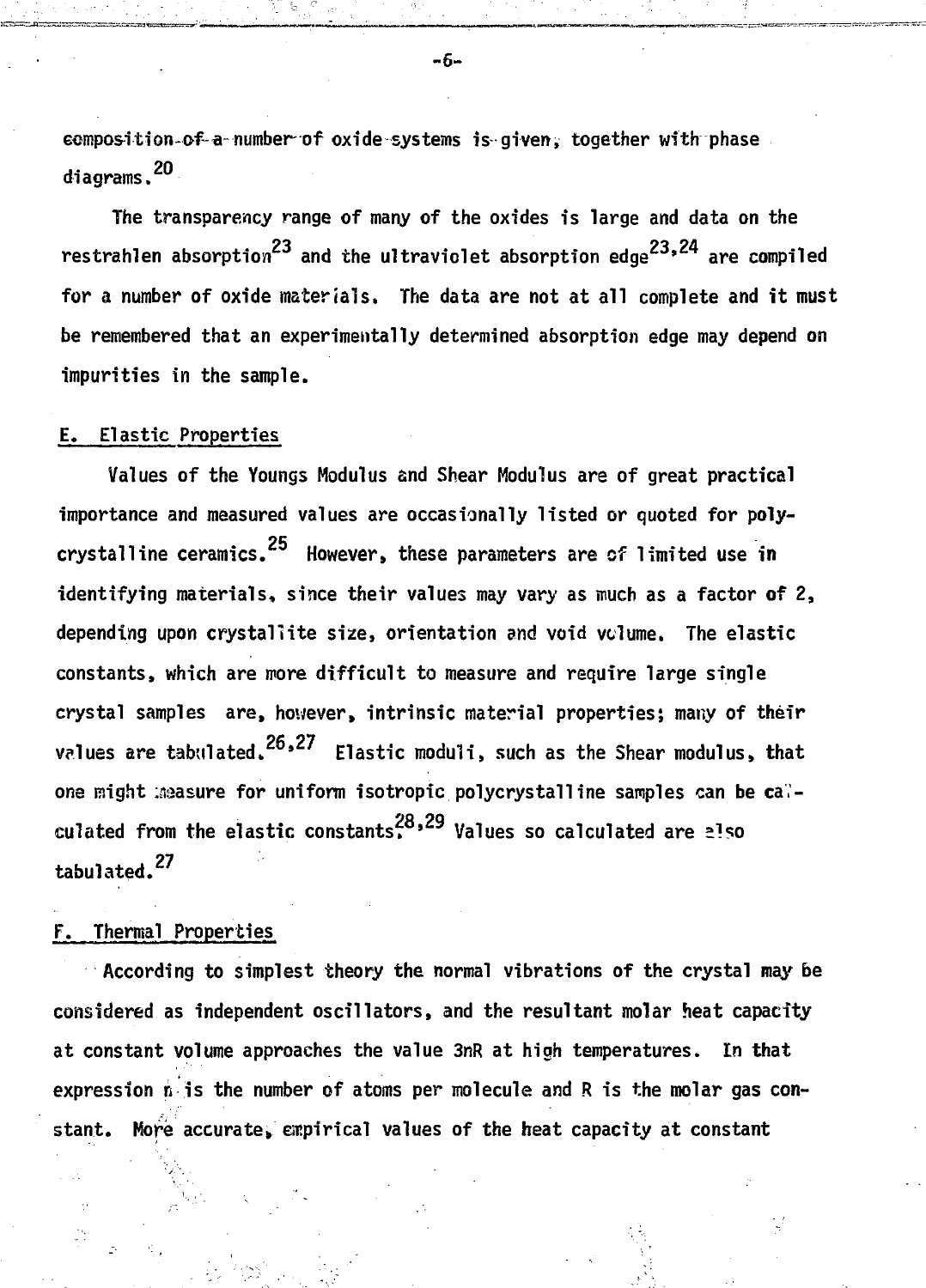**pressure are tabulated. • \* For temperatures near and below room temperature measured values are usually given in tabular or graph form. For high temperatures it is often possible to fit an expression**

$$
c_p = a + bT - cT^{-2}
$$

**so that only three constants, a, b, and c have to be tabulated.**

**Deta on the thermal conductivity and thermal expansion of ceramic materials is of interest for engineering applications; measured values for many oxide materials are tabulated or given in graphic form. \* '**

#### **III. SOURCES OF NUMERICAL DATA AND REFERENCES**

**In the foregoing discussion I have made reference to the most useful compilations of data. However, no tabulation is complete; moreover, any published compendium has a cutoff date,, and work completed after that date is not included. There have been a number of developments in information storage and handling with which scientists are only vaguely familiar. I would like to describe two such developments which might be of help to the researcher requiring information not available in published compilations.**

# **A. Computerized Bibliographies**

**.Abstracts of\_scientific papers, which in the past were indexed and could be found in abstract journals such as Chemistry Abstracts, are now recorded on computer accessible magnetic tape. These tapes can be used for producing specialized literature searches, not only according to subject or author but also according to descriptive words in titles (and in some cases abstracts).** Moreover, the computers<sup>35</sup> containing these tape data bases are in many cases **Accessible by phone link, allowing individual researchers rapid access to** 

**accessible by phone link, allowing individual researchers rapid access to**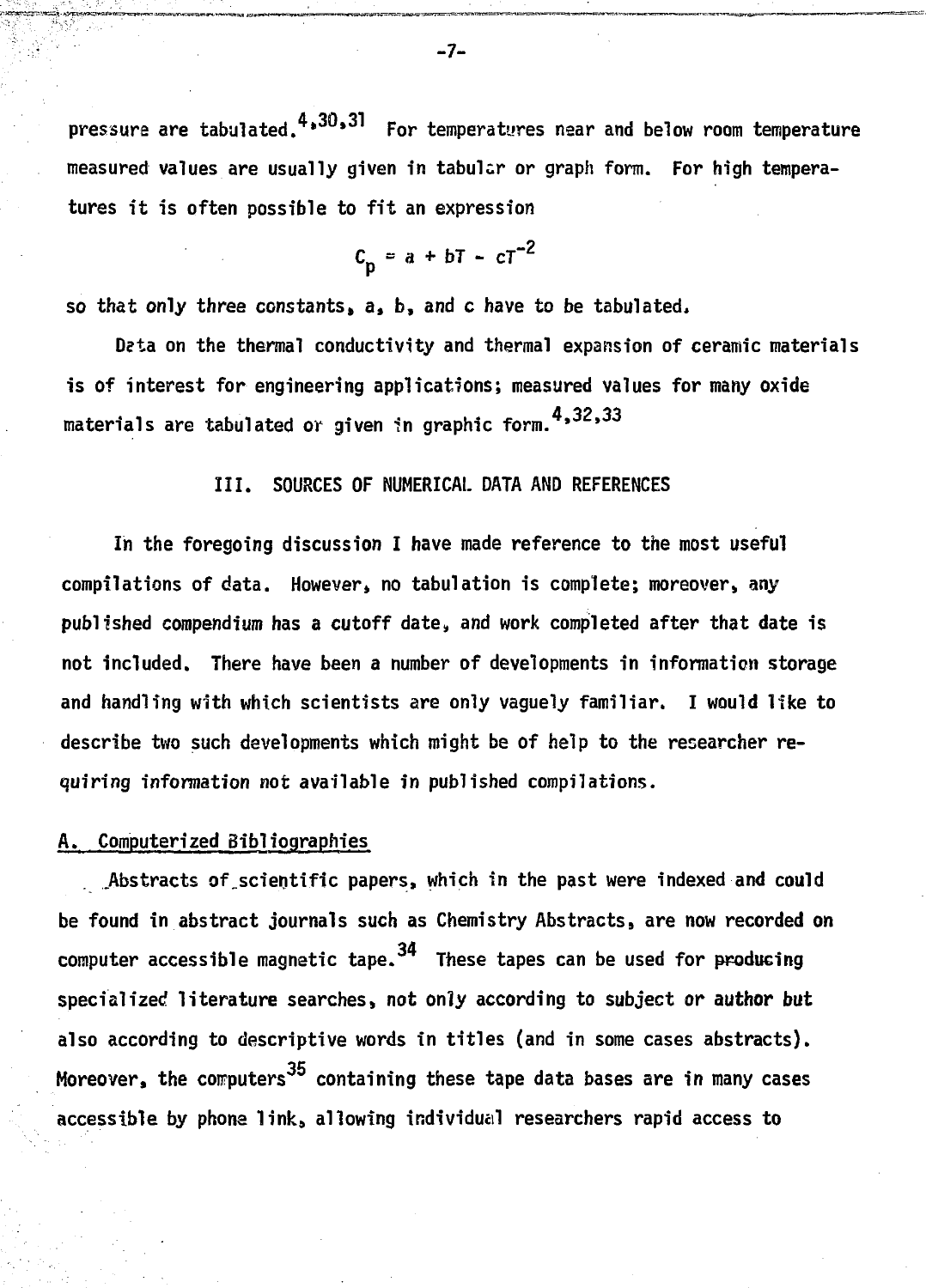**the tapes. In practice it turns out to be quite an art to use "correct" descriptive words, and efficient combinations of descriptions using Boolian logic to obtain the desired references without being deluged with irrelevant material.**

# **B. Information Centers**

**These centers are stores of bibliographic and numerical information on highly specialized and limited topics. They differ in the services they perform. Most will supply literature references to answer questions posed in a mail request. Some centers publish specialized bibliographies regularly and others use their stored information to produce compendiums of data. For the scientist working in the precise area covered by an information center, its services can be of immense help. However, it is essential that the researcher ask the right qup^tion. For example, a letter to a center might request information on "the optical and electrical properties" of a specific compound, when in fact what is needed is a material of, say, optical transmission in a certain range and a high electrical resistivity. Neither of these properties might be properties of the compound inquired after. The question, if answered as given, would generate a large volume of useless information. A good information center would require that the inquiry be more specific and that the intended use of the material be given. The response might then be the suggestion of a more appropriate compound. In brief, inquiries have to be both specific and complete.**

#### **IV. EXTRINSIC PROPERTIES**

#### **A. Optical**

**Most of the refractory oxides, in particular the stoichiometric compounds of low atomic number cations, have**  $a \in \mathcal{A}$  de window of transparency between the

**- 8 -**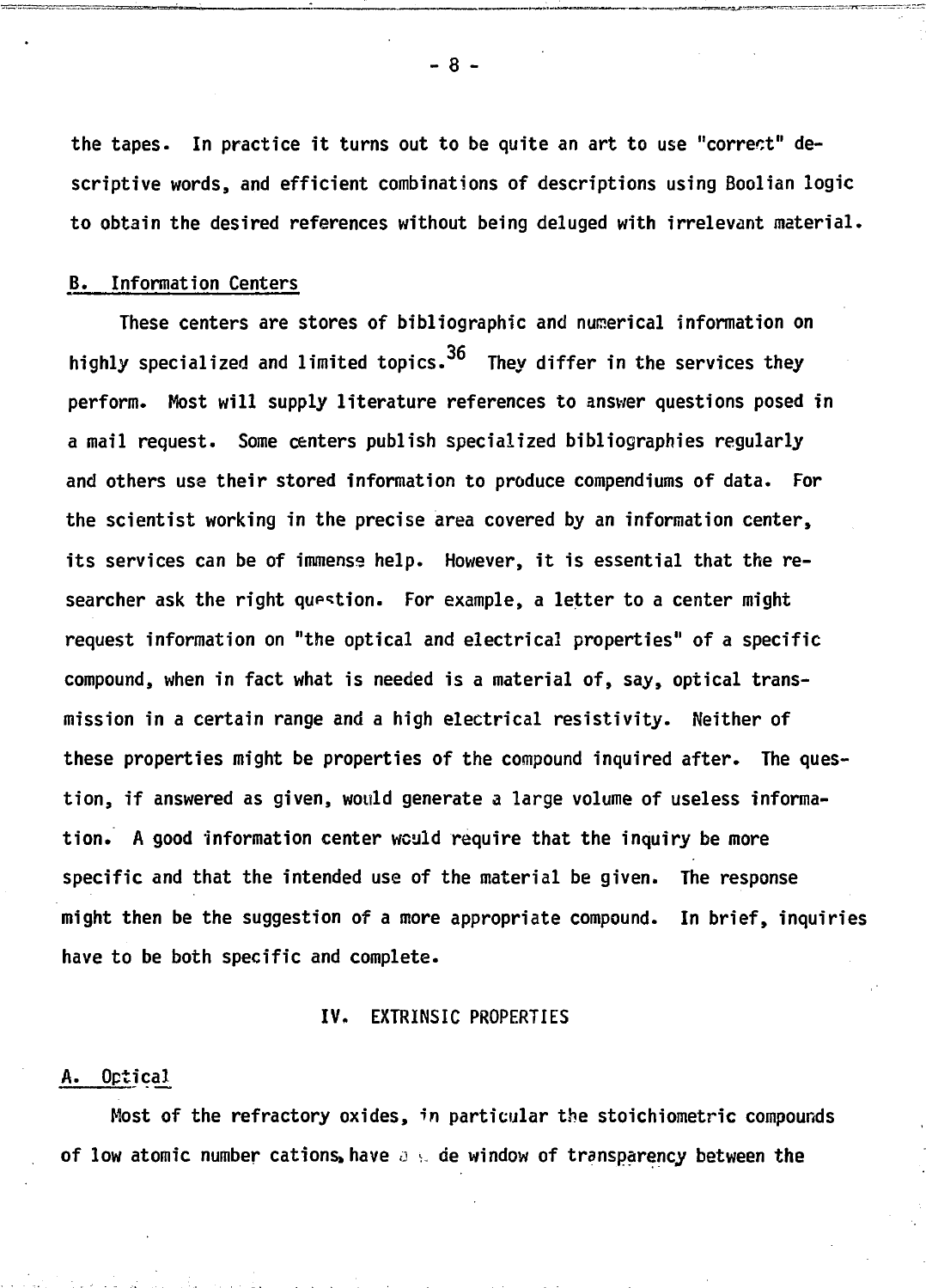**vacuum ultraviolet range (~ 1500 A) and the infrared (~10 microns). Small concentrations of impurities or defects can give rise to absorption bands** within chat transparent range. Chromium in Al<sub>2</sub>O<sub>3</sub>,<sup>37</sup> for example, is well **known as the source of the red color of ruby; iron in MgO produces a yellow or greenish tint, depending on the concentration and valence state of the iron; and cation vacancy related defects (V centers) give rise to a violet color in MgO.<sup>38</sup>**

**, The colors produced in oxides by transition metals (or rare earths), are due to transitions in the partially filled d (or f) subshells. In the normal atom such transitions are forbidden; however, the crystal field splits the levels of the subshells and mixes in non-d-like (or non-f-like) character from excited states, making transitions partly allowed. The effects of crystal fields on d and f level ions has been treated in the literature." Many of the absorptions due to transition metal ions occur in the visible or near infrared.**

**Another class of electronic transitions, which is allowed and, therefore, may be caused by quite small traces of impurities is that for which an oxygen p electron is transferred to an empty transition metal d level. The absorption** bands corresponding to these transitions are called charge transfer bands, **because an electron is transferred from an oxygen ion to the impurity. Lattice defects also give rise to absorption bands in the forbidden gap of oxides. V"** centers in MgO<sup>40,41</sup> which consist of missing cations with an adjacent trapped **hole give rise to an absorption band in the visible (2.e eV). F and F<sup>+</sup> centers which involve oxygen vacancies yield absorption bands in the ultraviolet. These defect centers have been identified with varying degrees of certainty in a number of refractory oxides and have been described in the literature.**

**In addition to producing absorption bands that correspond to electronic**

-9-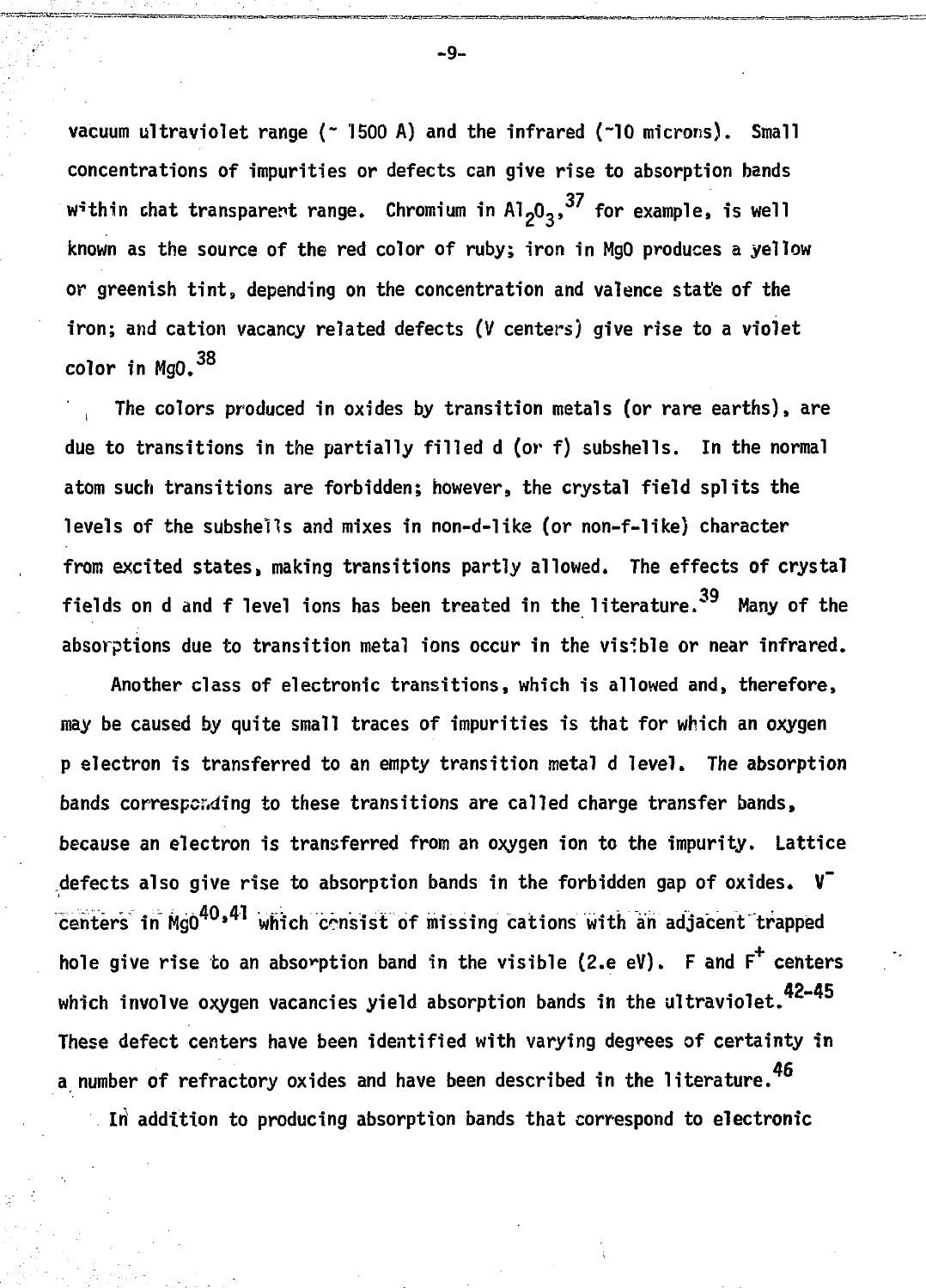**transitions, impurities give rise to absorption corresponding to localized vibrational modes. These bands occur in the infrared and are often hidden within the restrahien absorption unless the vibrating impurity ions are lighter than the host ions. Quite a bit of detailed information about light impurities and defects, mostly ih halides, has been obtained from studies of infrared vibrational absorption.<sup>47</sup>'**

**Light scattering may be caused by certain impurities and defects. Classical scattering occurs if impurities and defects form aggregates. Raman scatterinp is a process by which incident light is scattered with a change in energy corresponding to a difference in energy of two (usually) vibrational states of the impurity system. Raman scattering techniques are coming into more frequent use for detecting and learning about localized vibrations of** 49 **light impurities in oxide crystals.**

**When energy is absorbed in a crystal some of the energy may be remitted** as light. Such luminescence can be detected with great sensitivity; fewer **than 1Q luminescing ions can give rise to detectable emission. Luminescence is of practical as well ai great basic interest. The phenomenon is axploited in such diverse products as fluorescent lights, television tubes, and particle counters. In its barest essentials, luminescence requires 1) absorption of energy and resultant excitation or, 2) transfer of this excitation to a site where it may be emitted, and 3) emission of light. The energy transfer process is unnecessary when the absorbing and emitting entity is the same, as is the case for many defects in halides and oxides. Although both absorption and emission of energy may occur by ions of a pure crystal, (e.g., CaW04,** YVO<sub> $A$ </sub>, NdP<sub>5</sub>O<sub>1</sub>, most luminescent systems involve a defect or impurity either **as absorber (sensitizer) or emitter (activator), or both. Many commercial**

-10-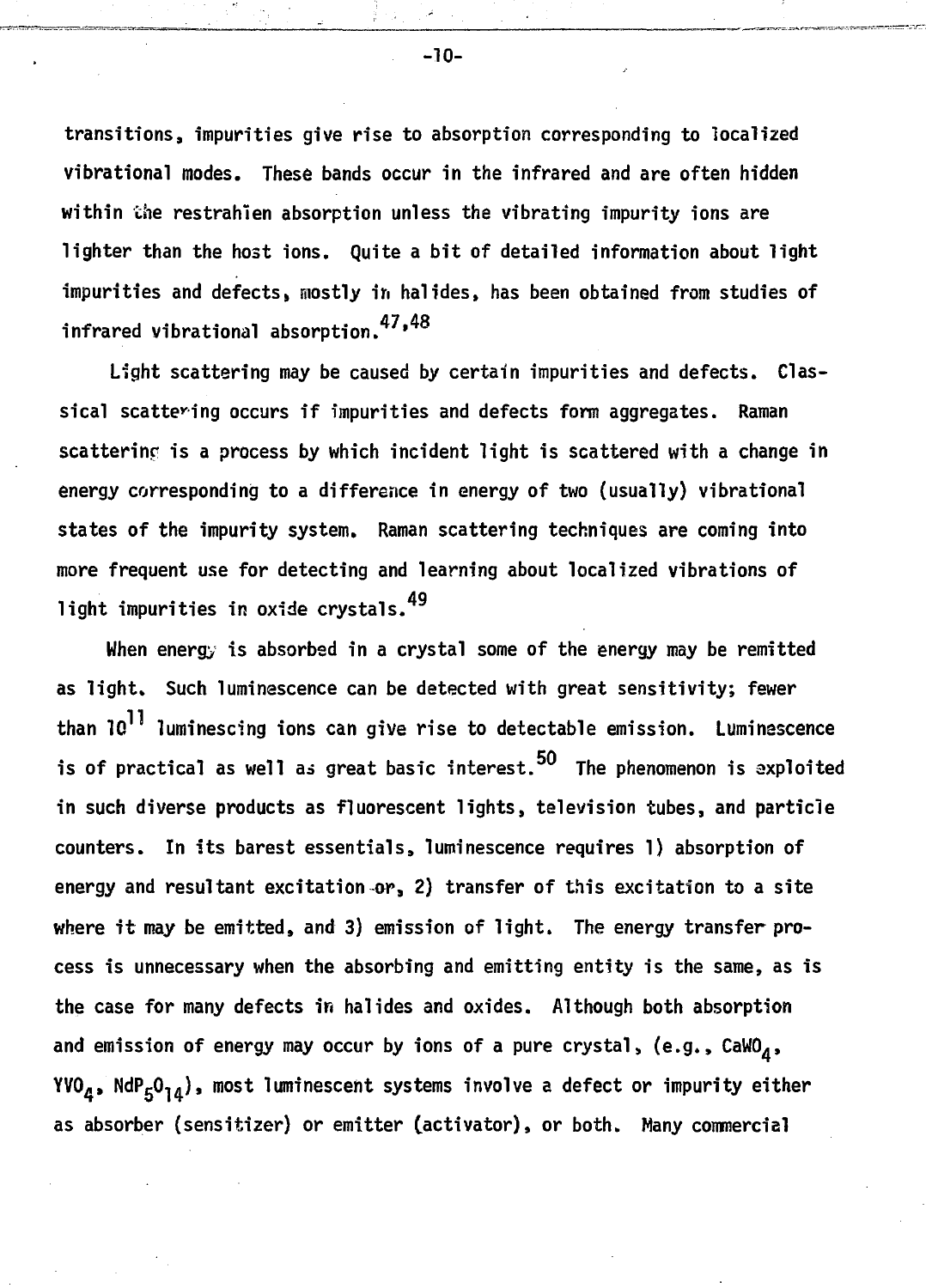**phosphors contain dopants in the percent range. However, impurities in the parts per million range have significant effects on the luminescence of some systems, as does, for example, thallium in alkali halides.**

## **B. Magnetic Properties**

**The contribution of paramagnetic centers to the susceptibility can be written as**

$$
X = \frac{1}{H} Ngj_{\mu}B_{j}(gj_{\mu}H/kT) \leq N g^{2} j(j+1)\mu^{2}/3kT
$$

**where N is the density of paramagnetic centers> j is the total spin of an** ion,  $\mu$  is the Bohr Magneton and B<sub>i</sub> is the Brillouin function. The right **side of the equation is valid for small gjyH/kT. At room temperature and above, the total susceptibility is made up predominantly of the diamagnetic contribution of the host crystal. However, since the paramagnetic contribution of defects and impurities increases inversely with the temperature, it may dominate, or become a significant contribution below liquid nitrogen temperature. By making measurements at liquid helium temperature the con**tribution of  $10^{16}$  paramagnetic ions per  $cm^3$  (.3 ppm) can be measured. **Moreover, as the right side of the equation shows, the temperature dependence** of the susceptibility gives a direct measure of the product  $N g^2$   $\mu$  j(j+l). **If the identity of the paramagnetic center is known, so that g and j are** specified, the density of centers is determined. However, that the suscep**tibility reflects the sum of the contributions of all paramagnetic centers, impurities, and defects alike.**

**A much more specific property which allows identification of paramagnetic centers is electron paramagnetic resonance. Its use will be discussed by other**

**-n-**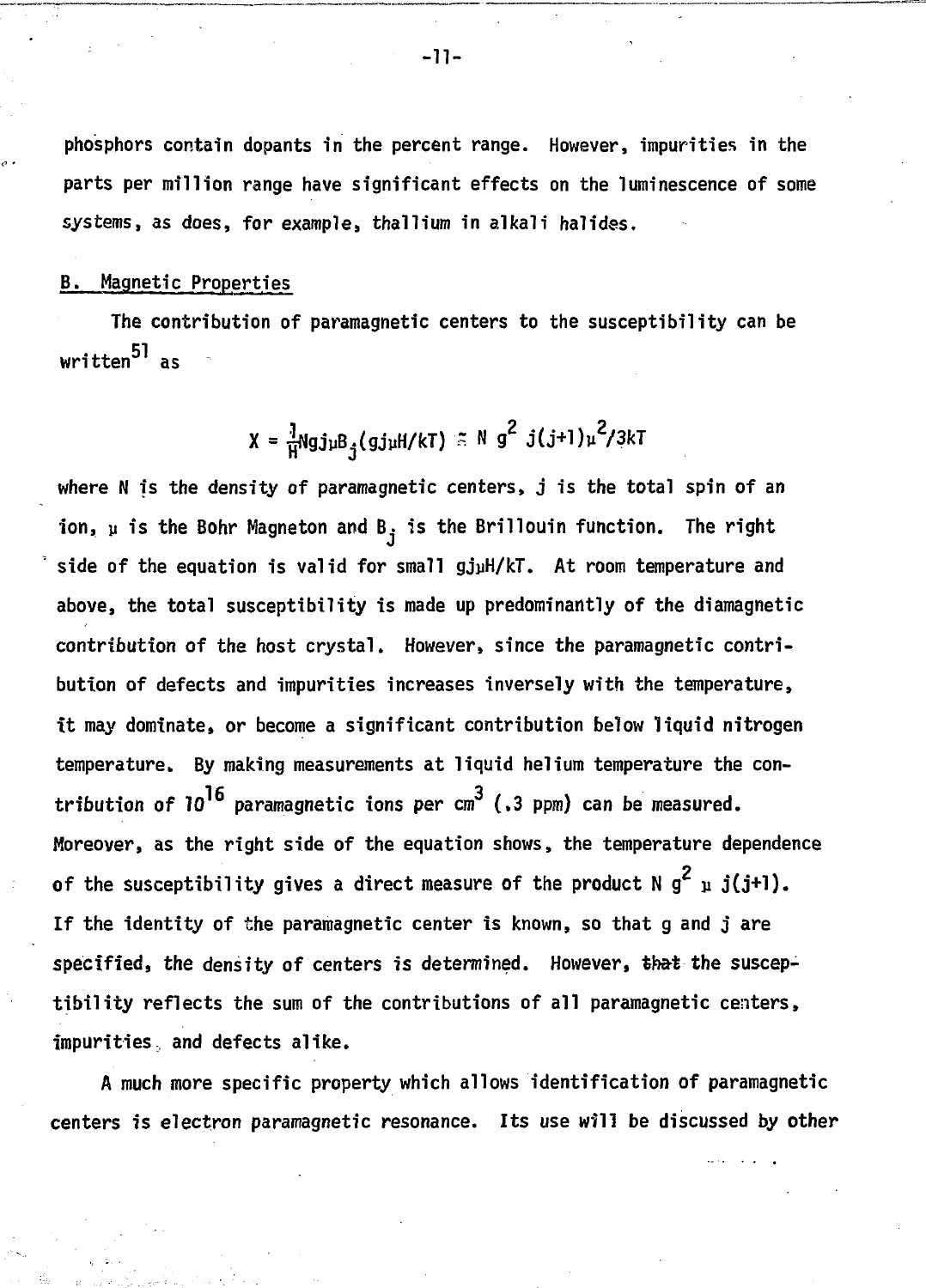**speakers at this conference.**

# **C. Mechanical Properties**

**Most of the work on the effect of impurities and point defects on plastic flow has been done with metals; however, it has been shown that hard oxides, as for instance MgO, also deform plastically and that plastic flow ultimately gives rise to fracture.<sup>52</sup> The onset of plastic flow in MgO has been shown to occur**  for greater stresses when MgO contains transition metal ions.<sup>53</sup> Impurities such **for grading in Tanasas in the flow stress. 54** 

#### **D. Thermal Properties**

**The thermal conductivity of solids is limited by scattering of phonons carrying the thermal energy. At room temperature and above, thermal vibrations** are the most important source of scattering. However, at low temperature **defects and impurities contribute significantly to the scattering of phonons,** so that the thermal conductivity is a function of the concentration and the **state of aggregation of impurities and lattice defects. Interpretation of the measurements are difficult and the theory is complex; however, much of the 55 actual data is tabulated.**

# **F. Transport Properties**

**In the following pap paper the present status of our understanding of iontransport in MgO is discussed and shown to be very limited. Our understanding**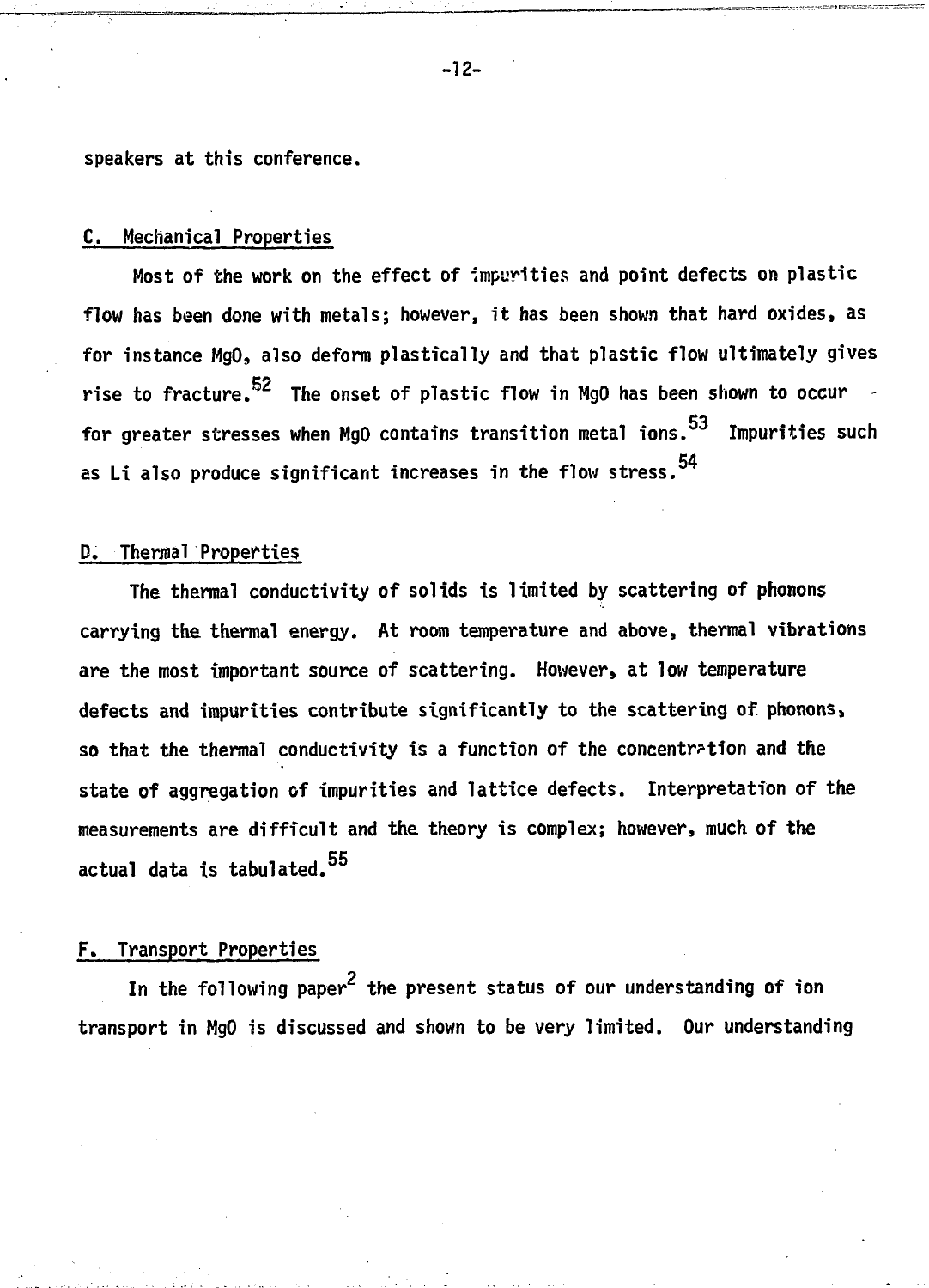**of transport properties in other insulating oxides is similarly unsatisfactory. There has been a significant amount of progress in understanding electron transport in conducting transition metal oxides.**

# **^ V. ANALYSIS OF IMPURITIES**

**From the previous discussion it should be clear that small amounts of impurity can have a very large influence on extrinsic properties of refractory oxides. The elucidation of mechanisms by which impurities influence these properties is a major goal of much of present day basic materials research. It follows that the determination of the impurity content of experimental samples should have high priority as part of any study of these properties. Yet in much of the literature samples are labeled as "pure," "very pure," or "doped," and usually no quantitative information is given on the amount cf dopant or the presence of trace impurities. In the remainder of this talk, I will describe the more common techniques for impurity analysis, particularly those techniques appropriate for commercial analytical laboratories. I will try to indicate what can and cannot be accomplished under conditions where** analyses are made by someone other than the researcher.

# **A. Multiple Element Technique**

**We include here techniques that have sensitive detection limits for a large number of elements and in which one measurement produces data for determining the presence (or concentration) of a number of elements.**

**1. Atomic Emission Spectroscopy. A sample of approximately 10 mg is crushed or dissolved and placed in a depression in one of the graphite electrodes of an electric arc. When the arc is struck the sample is vaporized and broken up into atoms. The atomic emission lines of the various elements are identified**

**- 13 -**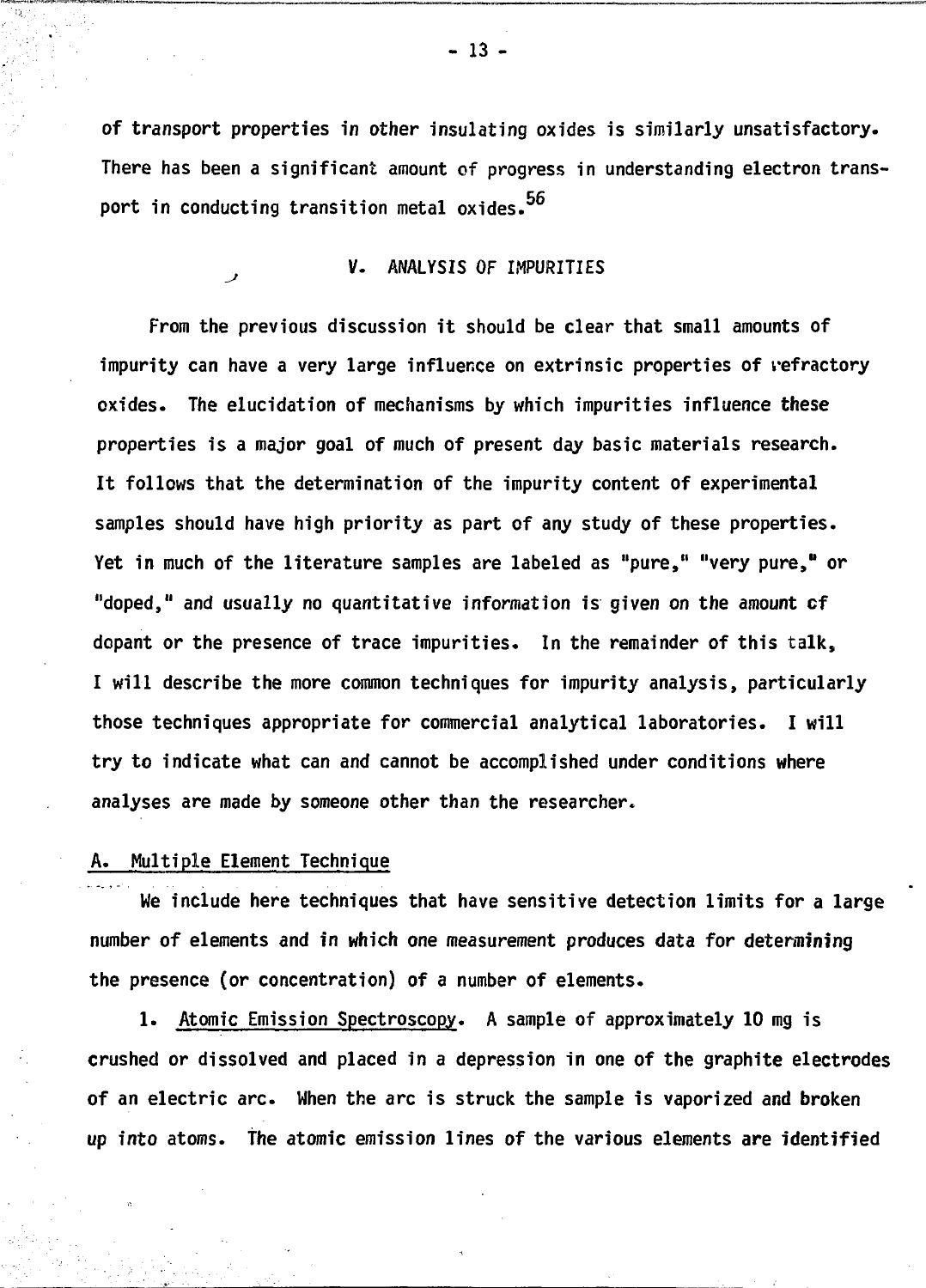**from a photograph of the emission spectrum. This is a simple, inexpensive technique for qualitative analysis of almost any sample. However, detection limits are not very low; specific line intensities differ greatly for different** elements and because of atomic absorption within the arc, emission intensities are not proportional to concentration.

**2. Spark Source Mass Spectrometry. About 10 mg of sample, preferably** in solution, but otherwise in powder form is incorporated as part of an electrode of a spark source. The spark vaporizes a small amount of the electrode. **The of a spark source. The spark vaporizes a small amount of the electrode. The** vaporized ions are then accelerated and analyzed in a mass spectrometer. Even though the spark source is not reproducible in an absolute sense, the relative **though the spark source is not reproducible in an absolute sense, the relative** efficiency of ionization of elements of slightly different atomic mass is reproducible, so that "spiking" of the electrode with an isotope not normally present in the sample allows quantitative measurement.

3. Neutron Activation Analysis. A sample is irradiated in a reactor, in **3. Neutron Activation Analysis. A sample is irradiated in a reactor, in** a location where predominantly thermal neutrons are present. Since the decay rate of different radioactive isotopes varies greatly, making measurements after different doses and different decay periods allows separation of groups of isotopes. The routine procedure used at ORNL is to make three irradiation**isotopes. The routine procedure used at ORNL is to make three irradiation**count cycles. The sample is first irradiated 10 s and counted immediately, then reirradiated 120 s and counted after 10 min when short lived isotopes have **reirradiated 120 s and counted after 10 min when short lived isotopes have** decaved. The final irradiation is for 20 min with a decay of 2 days or longer. **decayed. The final irradiation is for 20 mir with a decay of 2 days or longer.** The gamma rays are counted with a Si:Li decector, and their energy spectra are **The gamma rays are counted with a Si:Li decector, and their energy spectra are** analyzed with the help of a computer. For accurate quantitative measurements it is sometimes necessary to dissolve the sample or do a chemical separation of **either an element sought or an interfering element.**

**4. X-ray Fluorescence. For this technique relatively large samples in the form of thin solid discs are used. If the original sample is unsuitable,**

**- 14 -**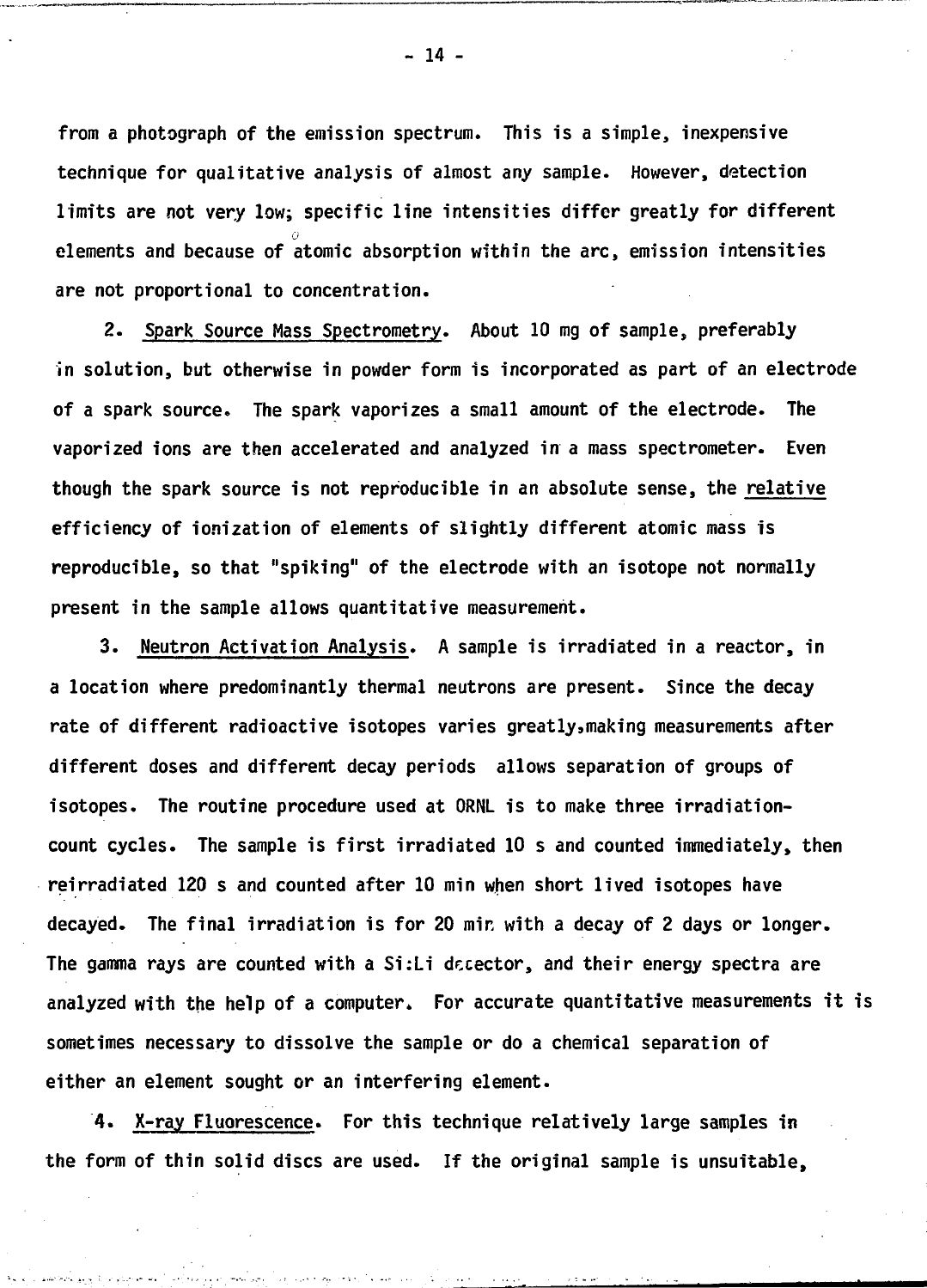**it is incorporated into a pressed disc of an organic (low atomic number) material. Irradiation is with monochromatic x-rays, for example, from a silver** target diffracted off a monochromator crystal to remove all but the Ag K<sub>a</sub> line. The fluorescence of the elements in the sample is then counted with a Si:Li detector, and from the energy spectrum of the emission the presence and con**detector, and from the energy spectrum of the emission the presence and con**analyzing the x-ray fluorescence is with a dispersing crystal and photographic **analyzing the x-ray fluorescence is with a dispersing crystal and photographic detection. Since the exciting x-ray source can be made very reproducible,**

# **B. Techniques for Quantitative Analysis of Single Elements**

**Multiple analysis techniques are not always adequate. Mistakes in identification can occur, and there are limits of resolution so that elements may be hidden by other contaminants. For that reason the following single element techniques are often necessary for quantitative analyses:**

**1. Atomic Absorption Spectrometry. Samples of approximately 1 g are dissolved and injected as a liquid into a flame, furnace, or plasma. In that environment the sample is quickly dried, vaporized, and broken up into its atomic constituents. The sample is illuminated by light from a single.emission lamp. This light is absorbed in proportion to the amount of the element present in the vapor. Atomic absorption analysis is highly specific for a given element. It is reliable and gives excellent quantitative values with low detection limits for a number of elements that are difficult to detect by other means (e.g., Li, Cd, K, Mg).**

**2. Chemical Methods. These methods have become less popular in recent years because each analytical problem requires the development of a method and**

**- 15 -**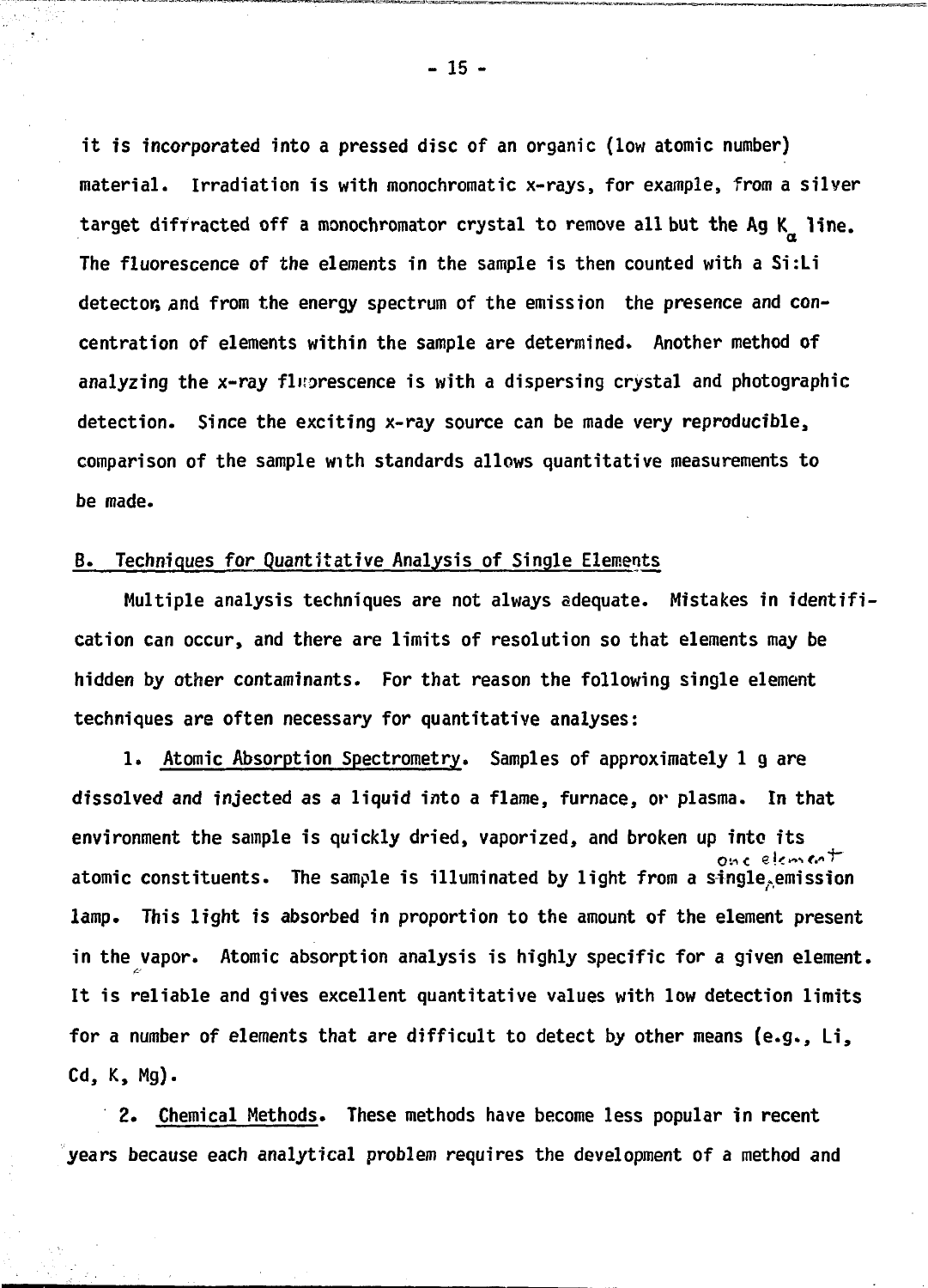**technique. Nevertheless, when the general methods mentioned above fail, classical chemistry can often provide very accurate results. In general, dissolution and treatment of the sample to separate the desired element from others is required, so that the possibility of contamination is present. The concentration of the elements sought is determined by methods such as titration, electrochemistry (polarography and related methods) or by complexing with an agent that produces intense absorption of light.**

# **C. Accuracy and Limits of Detection**

**For more detailed discussion of analysis techniques, there are a number of texts and reviews. In Table III is a summary of the techniques explained above, giving advantages and disadvantages, accuracy and detection limit ranges. The parameters given in Table III are estimates for a researcher who requests a routine analysis but has no direct control over the analytical procedures. In the literature, where development of specific techniques is discussed> detection limits may be two orders of magnitude lower and accuracies may be much better than those shown in Table III. This is not surprising, when one realizes that for a routine analysis done on a production line basis, conditions are rarely optimum, and time is rarely available to do as careful a job of sample handling as would be done during the developmental phase of an analytical technique. Two example^ of what detection limits and accuracies are to be expected in real life are indicated in Table IV where we show results/ en one hand,? of analyses of transition metals in HgO obtained by a variety of techniques, afld-on-the--other-r-two--sets-of\_quantitative neutron activation anai^es^-performed-orv identical-samples by two different laboratories \* Let me repeat, there is a big difference between the theoretical precision of an analytical technique and that obtained when analyses are done according to a general routine that is not necessarily optimum for the purposes of the researcher.**

**- 16 -**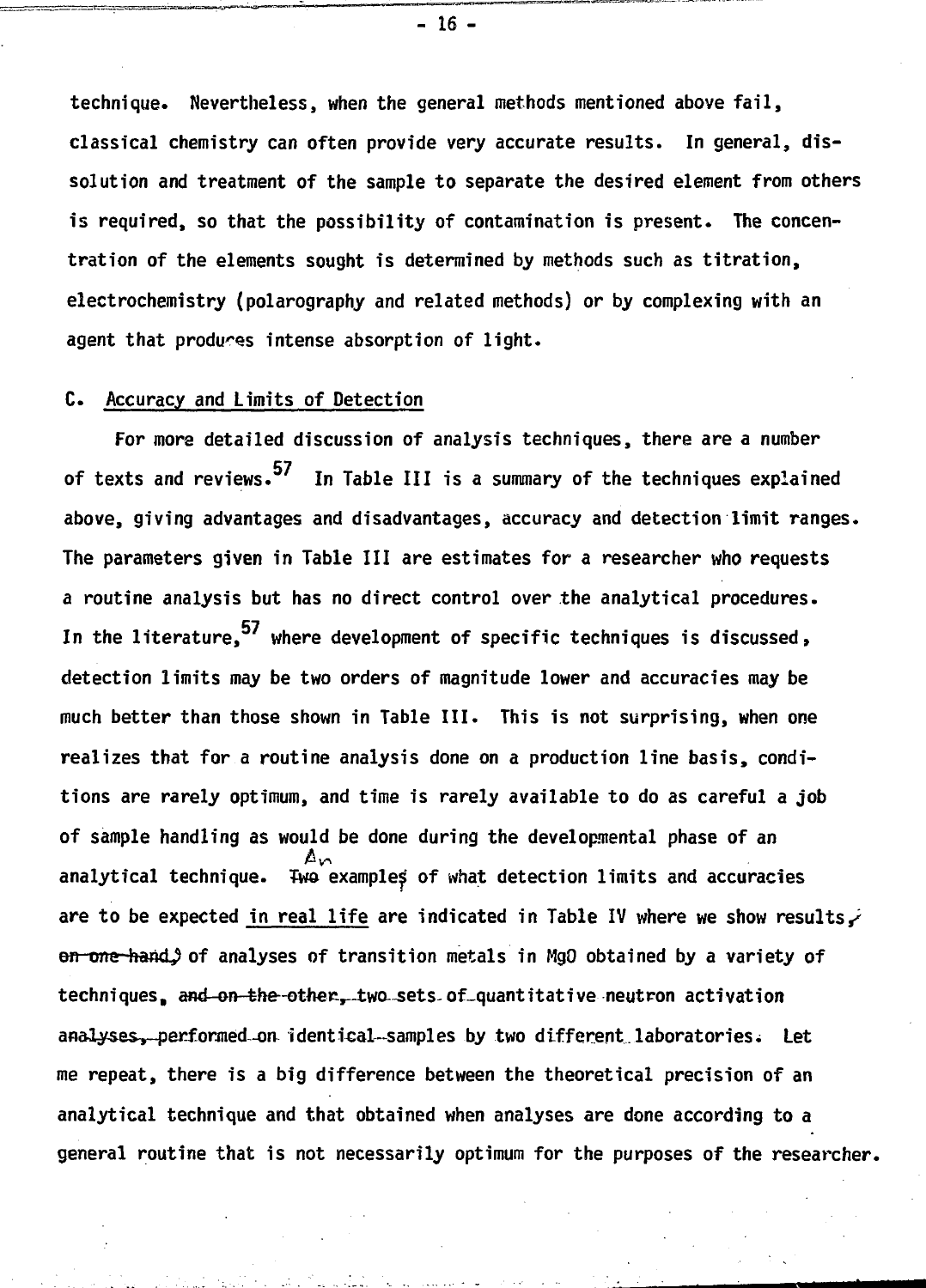#### **REFERENCES**

- **1. N. B. Hannay, Trace Characterization, ed. by W. W. Meinke and B. F. Scribner, NBS Monograph 100, U- S. Government Printing Office, Washington, D. C. (1967).**
- **2. E. Sonder and R. A. Weeks (following paper).**
- **3. G. V. Samsonov, The Oxide Handbook, Plenum Press, New York (1973).**
- **4. A. Goldsmith, T. E. Waterman, and H. J. Hirschhorn, Handbook of Thermophysical Properties of Solid Materials, V. Ill, "Ceramics," Macmillan Co., New York (1961).**
- **5. J. H. Charlesworth, Melting Points of Metallic Elements and Selected Compounds, Technical Report AFMLTR 70-137 (1970), available from National Technical Information Service, U. S. Department of Commerce, 5285 Port Royal Road, Springfield, VA 22151.**
- **6. G. J. Janz, C. B. Allen, J. R. Downey, Jr., and R.P.T. Tomkins, Physical Properties Data Compilations Relevant to Energy Storage. I. Molten Salts: Eutectic Data, NSRDS-NBS 61, Part I (1978), available from Superintendent of Documents, U. S. Government Printing Office, Washington, D. C. 20402.**
- **7. A. Silverman, "Data on Chemicals for Ceramic Use," Bulletin National Research Council JJL8, National Academy of Sciences, Washington, D. C. (1949).**
- **8. Handbook of Chemistry and Physics, CRC Press, Cleveland, Ohio (58th Ed., L977).**
- **9. G.W.C Kaye and T. H. Laby, Tables of Physical and Chemical Constants, John Wiley and Sons, New York (1966).**
- **10. Molten Salt Data Center, Cogswell Laboratory, Rensselaer Polytechnic Institute, Troy, NY 12181.**

**- 17 -**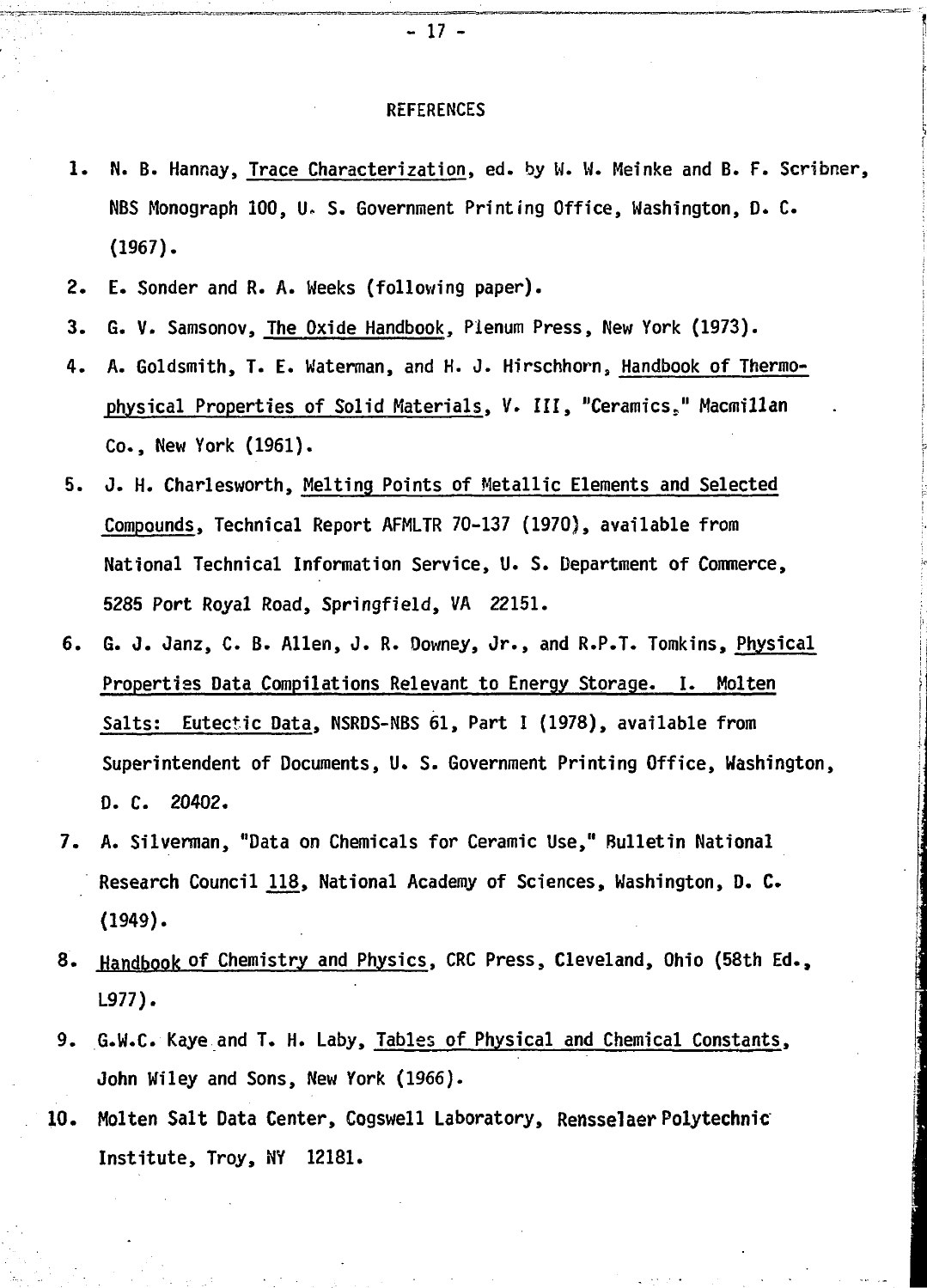- **11. R. W. Wykoff, Crystal Structures, Vol. 1, 2, and 3, Interscience, New York (1965).**
- **12. J. Bartels, Landolt Bornstein, New Series, Group III, Vol. 7, Part 6, Springer Verlag, Berlin (1975); Landolt Bornstein, 6th Edition, Vol. 1, Part 4, Springer Verlag, Berlin (1955).**
- **13. J. D. H. Donnay and H. M. Ondik, Crystal Data Determinative Tables, 3rd Edition, Vol. 2 (1973); Vol. 4 (1978), U. S. Department of Commerce, available from Joint Committee on Powder Diffraction Standards, 1601 Park Lane, Swarthmore, PA 19081.**
- **14. Crystal Data Center, Institute for Materials Research, National Bureau of Standards, Washington, D. C. 20234, telephone (301) 921-2837.**
- **15. A. Oles, F. Kajzar, M. Kucab, and U. Sikova, Magnetic Structures Determined by Neutron Diffraction, Parstwowe Wydawnictwo Nankowe, Warsaw (1976).**
- **16. Landolt Bornstein, K. -H. Hellwege, ed., New Series, Group III, Vol. 4, Springer-Verlag, Berlin (1970); Vol. 12 (1979); 6th Edition, Vol. II, Part 9 (1962), Part 10 (1967).**
- **17. T. F. Connolly and E. D. Copenhaver, Bibliography of Magnetic Materials and Tabulation of Magnetic Transition Temperatures, IFI/Plenum Press, New York (1972).**
- **18. G. J. McCarthy, W. B. White, and R. Roy, J. Inorg. Nucl, Chem. 31\_, 329 (1969).**
- **19. J. S. Anderson, Defects and Transport in Oxides, ed. by M. S. Seltzer and R..I. Jaffee, Plenum Press, New York (1974), p. 25; B. G. Hyde, A. N. Bagshaw, S. Andersson, and M. 0'Keefe, "Annual Review of Materials Sciences," Vol. 4, page 43, Annual Reviews, Palo Alto, California (1974).**
- **20. E. M. Levin, H. F. McMurdie, "Phase Diagrams for Ceramicists," (1975) Supplement, American Ceramic Society, Columbus, Ohio (1975); also earlier volumes of the same series.**

**-18-**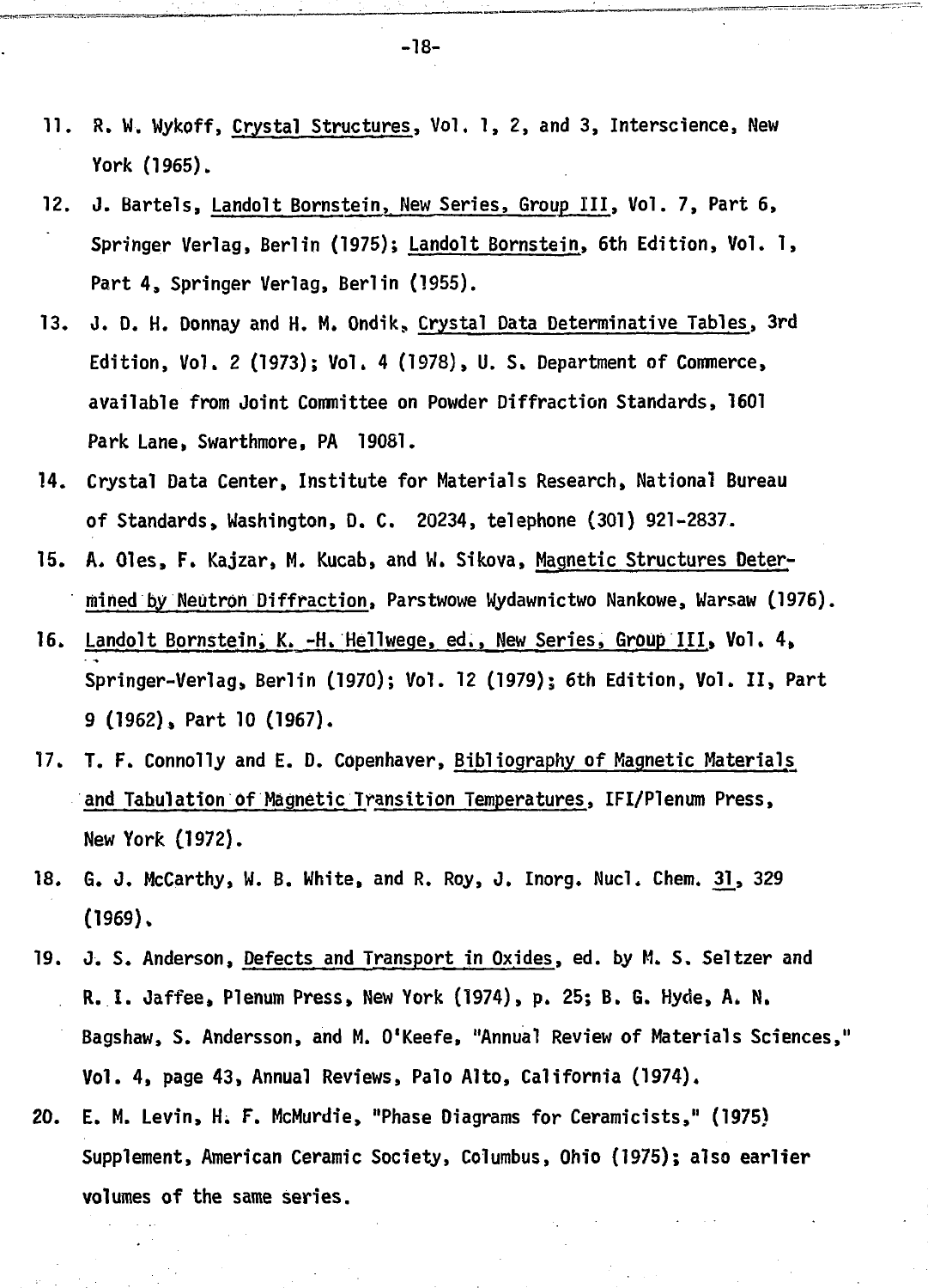- **21. N. Aa Toropov, V. P. Barzakovski, V. V. Lapin, and N. N. Kurtseva, Handbook of Phase Diagrams of the Silicate System, Vol. 1 (1969), N. A. Toropov, V. P. Barzakovski, I. A. Bondar, and Yu. P. Udalov,** Vol. 2 (1970), Izdatel'stvo Nauka, Leningrad; English translations **available from National Technical Information Service, U. S. Department of Commerce, 5285 Port Royal Road, Springfield, VA 22151.**
- **22. Landolt Bornstein, K.-H. Hellwege, ed., 6th Edition\* Vol. II, Part i, Springer-Verlag, Berlin (1962).**
- **23. Y. S. Touloukian and D. P. DeWitt, "Thermophysical Properties of Matter, Vol. 8, Thermal Radaitive Properties of Nonmetallic Solids, Plenum Press, New York (1972).**
- **24. W. A. Strehlow and E. L. Cook, "Compilation of Energy Band Gaps in Elemental and Binary Compound Semiconductors and Insulators," J. Phys. Chem. Ref. Data 2, 163 (1973), available from Books and Journal Division, American Chemical Society, 1155 16 Street, N.W., Washington, D. C. 20036.**
- **25. See, for example, R. J. Runck, High Temperature Technology, ed. by I. E. Campbell, John Wiley and Sons, New York (1956).**
- **26. R. F. S. Hearmon, pp 1-286, Landolt Bornstein, K.-H. Hellwege, ed., New Series, Group III, Vol. 11 (1979), Springer-Verlag, Berlin.**
- **27. G, Simmons and H. Wang, Single Crystal Elastic Constants and Calculated Aggregate Properties, MIT Press, Cambridge Massachusetts,(1971).**
- **28. W. Voigt, Lehrbuch der Kristal Physik, pp 716 ff, Teubner, Leipzig (1928); A. Rauss, Z. Angew. Math. Mech. £, 55;(1929)**
- **29. Z. Hashin and S. Shtrikman, J. Mech, and Phys. Solids, 10,, 335; 343 (1962)**

**-19-**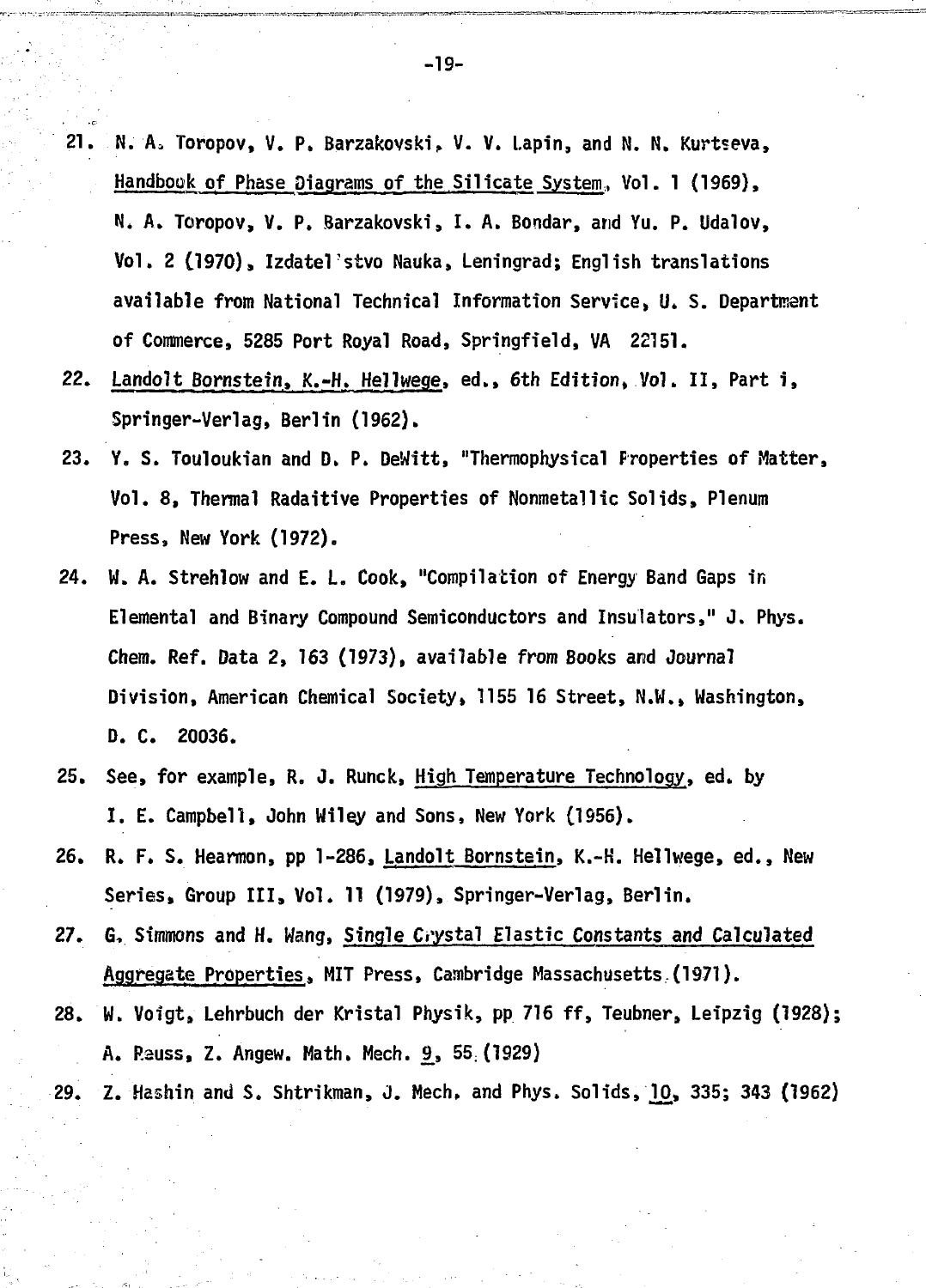**30. Y. S. Touloukian and E. H. Buyco, Thermophysical Properties of Matter, Vol. 5, Plenum Press, New York (1970).**

ψ.

Ś

**31. Landolt Bornstein. K.-H. Hellwege, ed., 6th Edition, Vol. II, Part 4<sup>9</sup> Springer-Verlag, Berlin (1961).**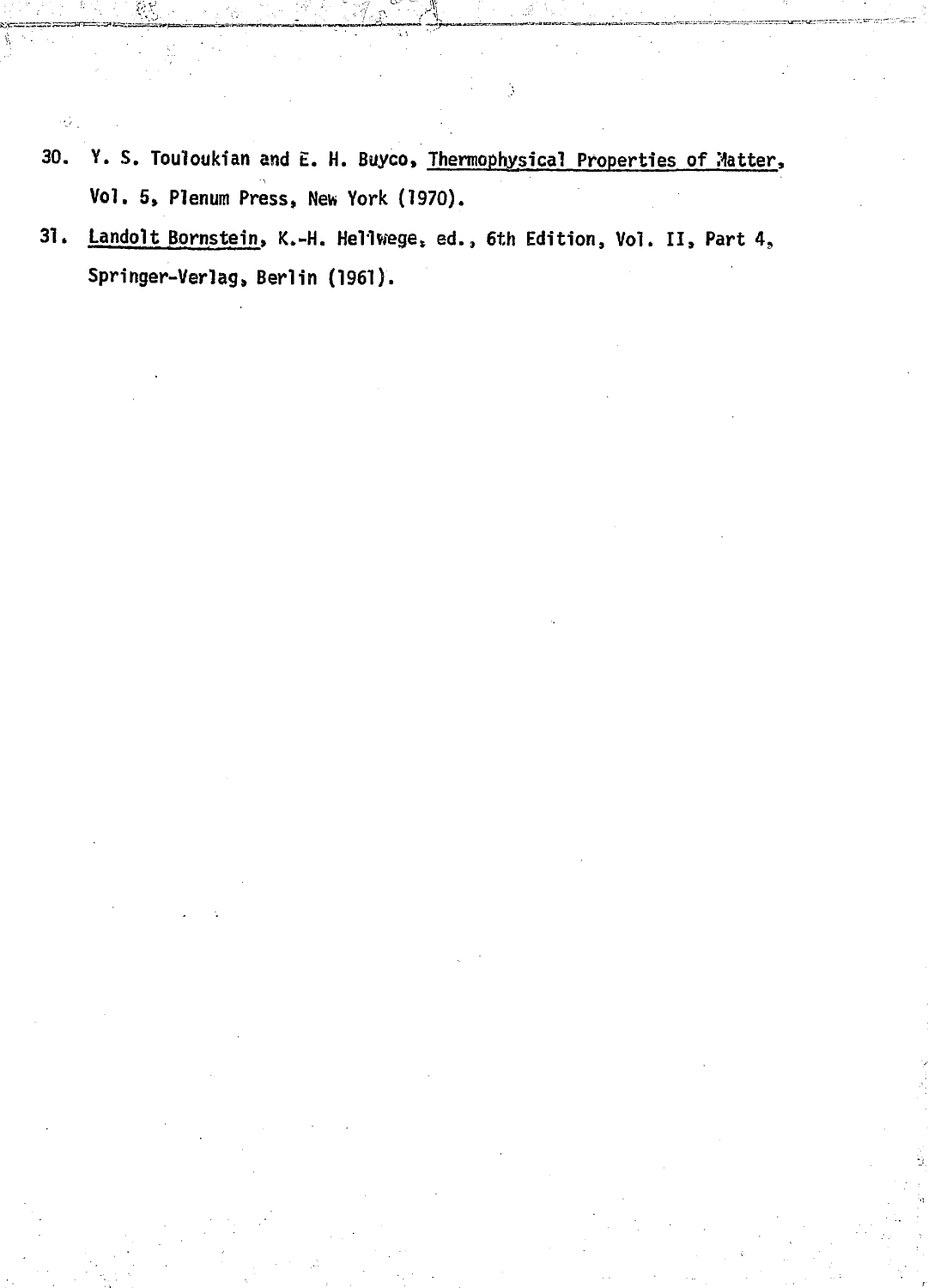- **32. Y. S. Touloukian, R- W. Powell, C. Y. Ho, and P. G. Klemons,, Thermophysical Properties of Matter, Vol. 2 (1970); Vol. 10 (1973), Plenum** Press, Ne./ York.
- **33. Y. S. Touloukian, R. K. Kirby, R. E. Taylor, and T.Y.R. Lee, Thermophysical Properties of Hatter, Vol. 13, Plenum Press, New York (1977).**
- **34. Some of the tape data bases useful to a researcher studying oxides are the following: Science Abstracts, INSPEC, Great Britain; SPIN, American Institute of Physics, New York; Atom Index, IAEA, Vienna; CA Search, American Chemical Society; Pascal, Centre Nat. de la Recherche Scientifique, Paris.**
- **35. Phone access to computer searchable tape data bases can be arranged in the U. S. through some of the following: SDC Co., Santa Monica, Calif.; Lockheed Information Retrieval System, Pato Alto, Calif.; BRS Co., Schenectady, New York. In Europe, the International Retrieval Service of the European Space Agency, Fuscaty and the new DIANE (Direct Information Access Network for Europe) allows direct access to data bases.**

**36. Extensive lists of information centers are included in papers by: T. F. Connolly, "Ultrapurity - Methods and Techniques," M. Zief and R. Speights, Eds., page 599, Marcel Dekker, New York (1972); J. H.** Westbrook and J. D. Desai, "Annual Reviews of Materials Science," 8, **R. A. Huggins, R. H. Bube, and R. W. Roberts, eds., page 359, Annual Reviews, Inc., Palo Alto, California (1978). Host information centers are listed at the National Referral Center, Library of Congress, Science and Technology Division, Washington, D. C. 20540; telephone (202) 426-5670; for a listing of all types of data base centers, particularly those for European use, see A. Tomberg, ed., EUSIDIC Data Base Guide, Learned Information, Oxford (1978).**

**- 20 -**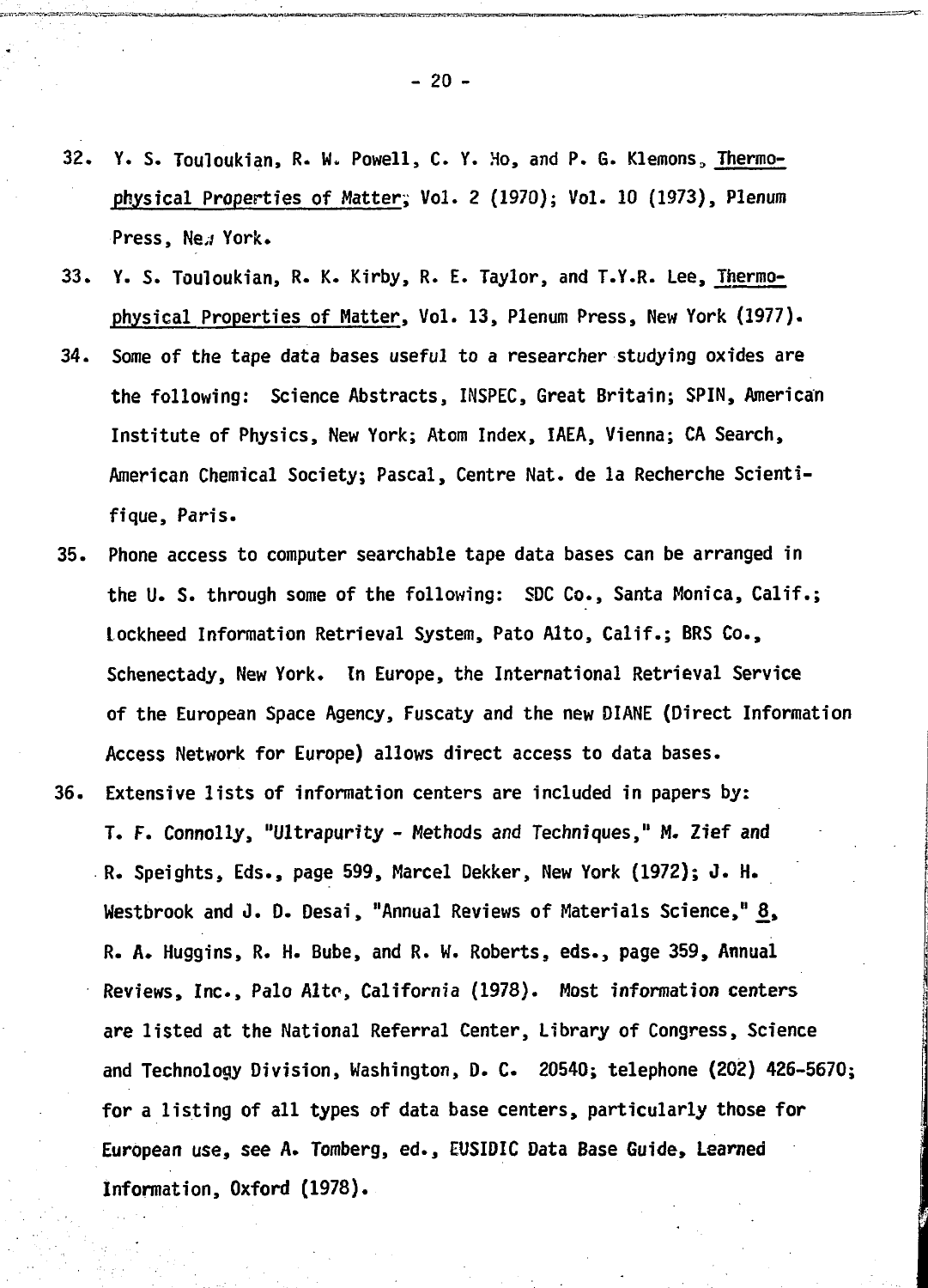- **37. W. A. Deer, R. A. Howie, and J. Zussman, Rock-Forming Minerals, Vol. 5, pp. 12-15, John Wiley and Sons. New York (1962).**
- **38. A. E. Hughes and B. Henderson, Chapter 7 of Point Defects in Solids, Vol. 1, page 445, ed. by J. H. Crawford, Jr. and L. M. Slifkin, Plenum Press, New York (1972).**
- **39. D. S. McClure, "Electronic Spectra of Molecules and Ions in Crystals," Solid State Physics, Vol. 9, p. 399ff, ed. by F. Seitz and D. Turnbull, Academic Press, New York (1959).**
- **40. J. E. Wertz, G. S. Saville, L. Hall, P. Auziris, and J, W. Orton, J. Phys.** Soc. Japan 18, 305 (196 ).
- **41. M. M. Abraham, Y. Chen, and W. P. Unruh, Phys. Rev. B 9, 1842 (1974).**
- **42. J. E. Wertz, G. S. Savills, L. Hall, and P. Auzins, Proc. Brit. Ceram. Soc. 1, 59 (1964).**
- **43. B. Henderson and R. D. King, Philos. Mag. J13, 1149 (1966).**
- **44. Y. Chen, W. A. Sibley, F. D. Srygley, R. A. Weeks, E. B. Hensley, and R. L. Kroess, J. Phys. Chem. Solids 29, 863 (1968).**
- **45. J. M. Bunch, Phys. Rev. B ^6 , 724 (1977).**
- **46. A. E. Hughes and B. Henderson, Chapter 7 of Point Defects in Solids, Vol. 1, page 381ff, ed. by J. H. Crawford, Jr. and L. M. Slifkin, Plenum Press, New York (1972).**
- **47. R. C. Newman, Infrared Studies of Crystal Defects, Taylor and Francis, Ltd., London (1973); M. V. Klein, Chapter 7 of Physics of Color Centers, ed. by W. B. Fowler, Academic Press, New York (1968).**
- **48. J. B. Bates and R. A. Perkins, Phys. Rev. B j^ , 3713 (1977); also references therein.**
- **49. M. Balkanski, R.C.C. Leite, and S.P.S. Porto, Light Scattering in Solids, John Wiley and Sons, New York (1975).**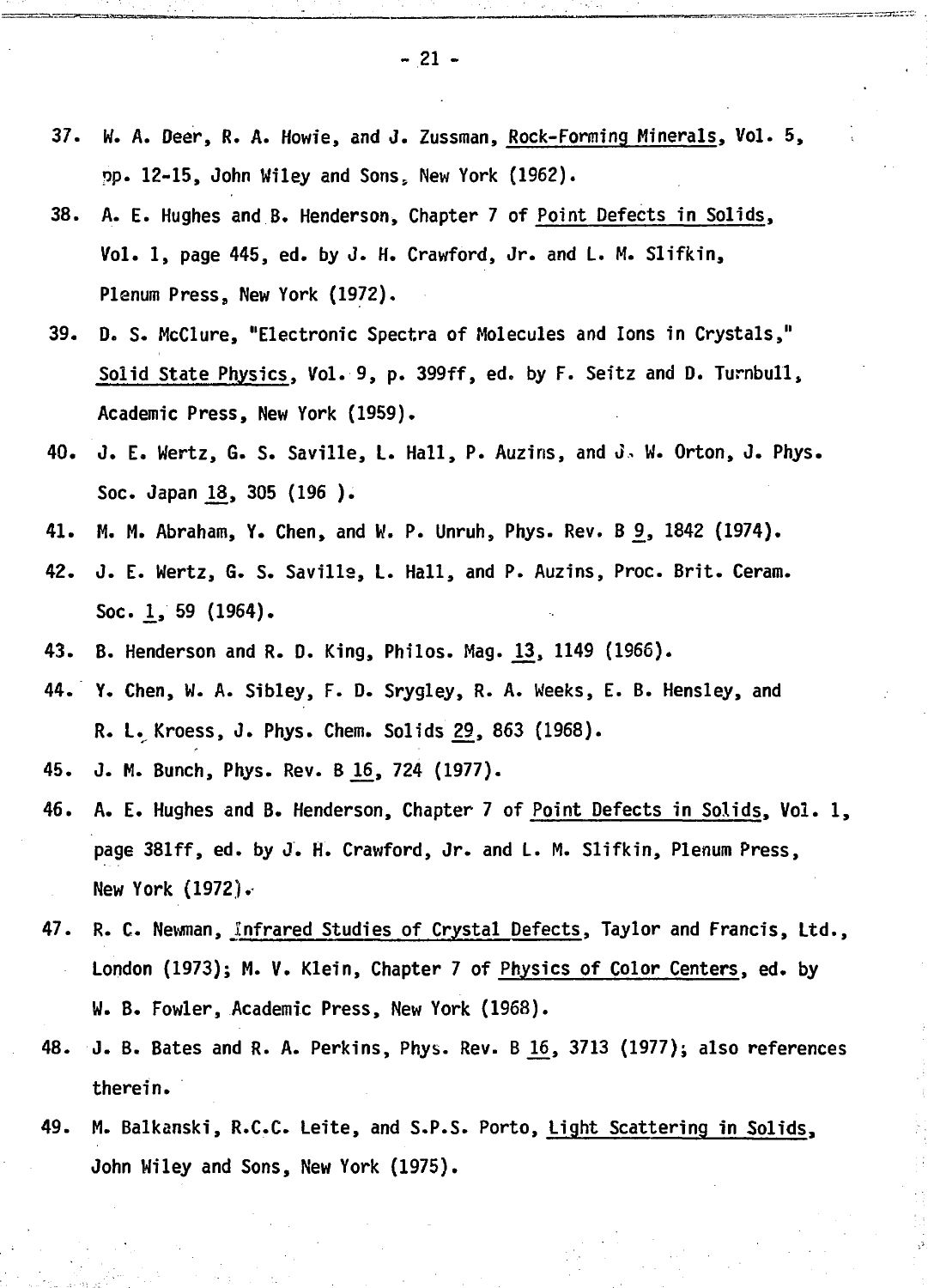- **50. B. DeBartolo, ed., Luminescence of Inorganic Solids, Plenum Press, New York (1978); for a recent conference report, see J. Luminescence .18, .19 (1979).**
- **51. See, for example, C. Kittel, Introduction to Solid State Physics, 2nd Edition, John Wiley and Sons, New York (1956), p. 216.**
- **52. T. G. Langdon and J. A, Pask, High Temperature Oxides, Vol. 3, paga 53, Academic Press, New York (1970).**
- **53. R. L. Moon and P. L. Pratt, Proc. Brit. Ceram. Soc. JL5, 203 (1970); G. W. Groves and M. E. Fine, J. Appl. Phys. .33, 456 (1964),**
- **54. V. Orera, Y. Chen, M. M. Abraham, and F. VI. Young, to be published.**
- **55. Y. S. Touloukian, R. W. Powell, C. Y. Ho, and P. G. Klemons, Thermophysical Properties of Matter, Vol. 2, Plenum Press, New York (1970).**
- **56. See, for example, articles by J. B. Wagner and 3. M. Honig in Defects and Transport in Oxides, ed. by M. S. Seltzer and R. I. Jaffee, pp. 283ff, 315ff, Plenum Press, New York (1973).**
- **57. P. D. La Fleur, ed., Accuracy in Trace Analysis: Sampling Sample Hardening, NBS Publication 422, Vols. 1 and 2, U. S. Government Printing Office, Superintendent of Documents, Washington, D. C. (1976); V. Valkovic, Trace Element Analysis, Taylor and Francis, Ltd., London (1975); W. W. Meinke and B. F. Scribner, ed., Trace Characterization, Chemical and Physical, NBS Monograph 100, U. S. Government Printing Office, Superintendant of Documents, Washington, D. C. (1967).**

**- 22 -**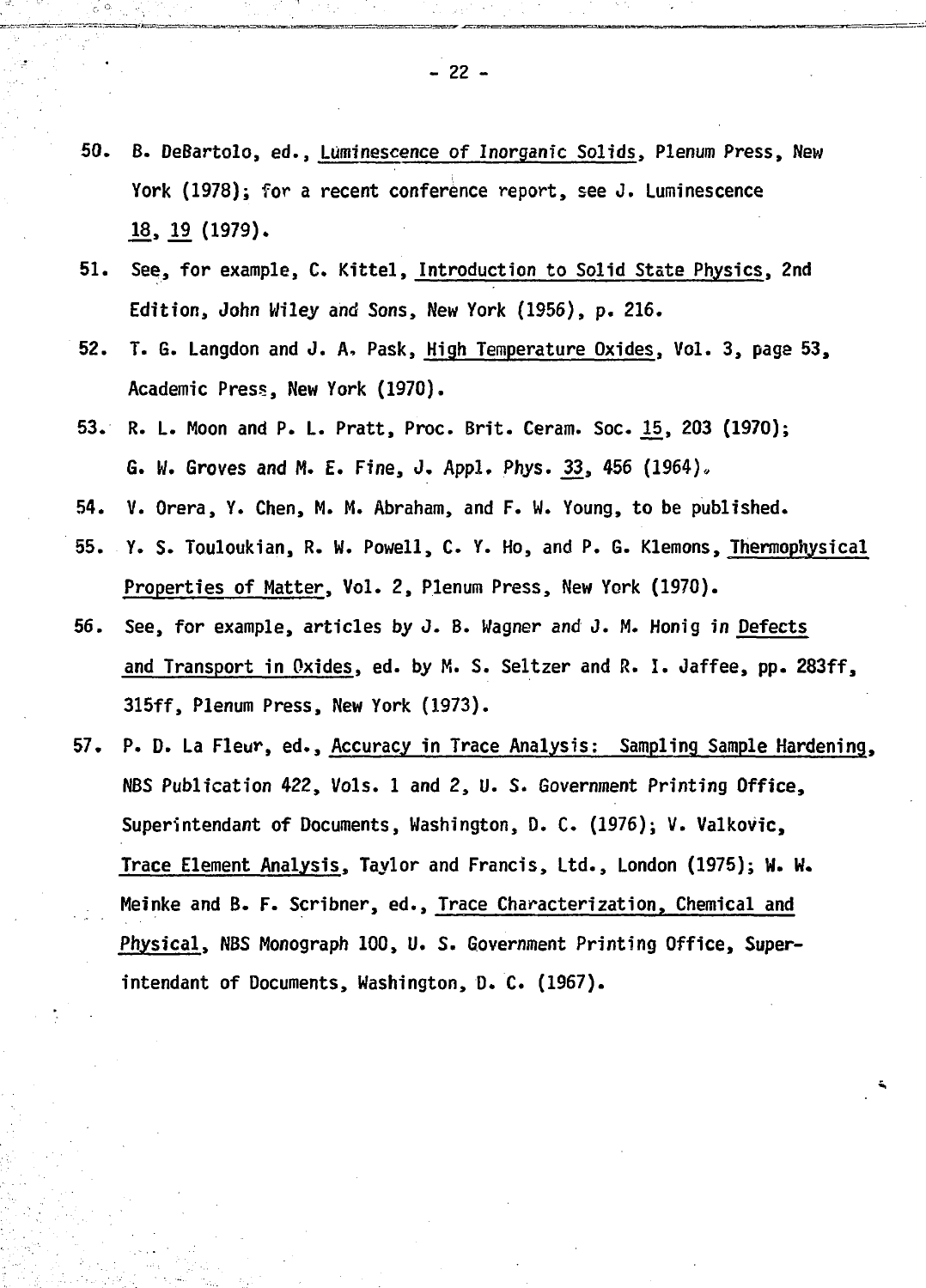# **TABLE I. PROPERTIES OF REFRACTORY OXIDES**

#### **Intrinsic Properties**

**Melting Points**

**Structure: Crystal structure; density; magnetic structure, structure transitions**

**Optical: Index of refraction; band gap**

**Elastic Properties**

**Thermal Properties: Heat Capacity, Thermal Expansion**

# **Extrinsic Properties**

**Optical: Absorption, scattering, emission**

**Magnetic: Susceptibility; electron paramagnetic resonance**

**Mechanical: Elastic limit**

**Thermal Conductivity**

**Transport: Ion diffusion; electrical conductivity, reaction rates**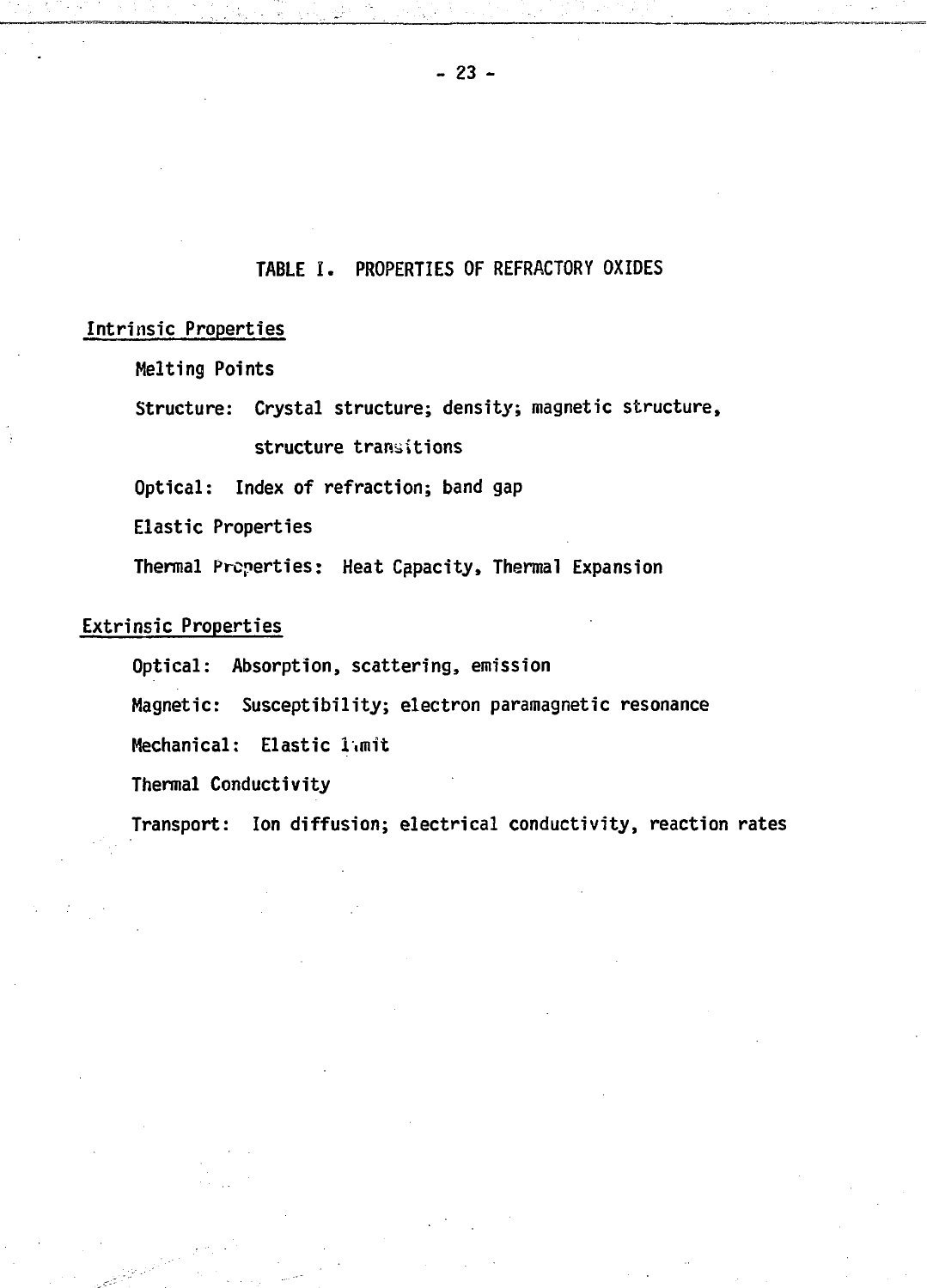TABLE II. MELTING TEMPERATURES OF REFRACTORY OXIDES

| <b>Binary Compounds</b>              |                        |                                         |
|--------------------------------------|------------------------|-----------------------------------------|
| Compound                             | Temperature<br>(deg C) | Comments                                |
| Be <sub>0</sub>                      | 2570                   | Toxic                                   |
| Mg <sub>0</sub>                      | 2800                   | Vaporizes T > 1700 OA; T > 1900 RA      |
| $Al_2O_3$                            | 2030                   |                                         |
| Si0 <sub>2</sub>                     | 1720                   |                                         |
| CaO                                  | 2600                   | Hygroscopic at R.T.                     |
| $sc_2 0_3$                           | 2400                   |                                         |
| TiO <sub>2</sub>                     | 1850                   | <b>URA</b>                              |
| $Y_2O_3$                             | 2400                   |                                         |
| $cr_20_3$                            | 2300                   | <b>URA</b>                              |
| Mn <sub>0</sub>                      | 1780                   | UOA                                     |
| Fe <sub>2</sub> O <sub>3</sub>       | 1560                   |                                         |
| Co <sub>0</sub>                      | 1800                   | <b>URA</b>                              |
| Ni0                                  | 1950                   | URA, reacts with oxygen $400 < T < 600$ |
| Zn <sub>0</sub>                      | 1975                   | URA, volatile $T > 1700$                |
| Ga <sub>2</sub> O <sub>3</sub>       | 1740                   | <b>URA</b>                              |
| $V_2O_3$                             | 1977                   | Uncertain                               |
| Zr0 <sub>2</sub>                     | 2690                   |                                         |
| MoO <sub>2</sub>                     | 1930                   |                                         |
| Ba0                                  | 2000                   | <b>UOA</b>                              |
| $La_2O_3$                            | 2300                   | Hygroscopic RT                          |
| $\text{CeO}_2$                       | 2650                   | <b>URA</b>                              |
| Other Re <sub>2</sub> 0 <sub>3</sub> | 2000-2460              |                                         |
| Hf0 <sub>2</sub>                     | 2900                   |                                         |

 $\mathbb{R}^4$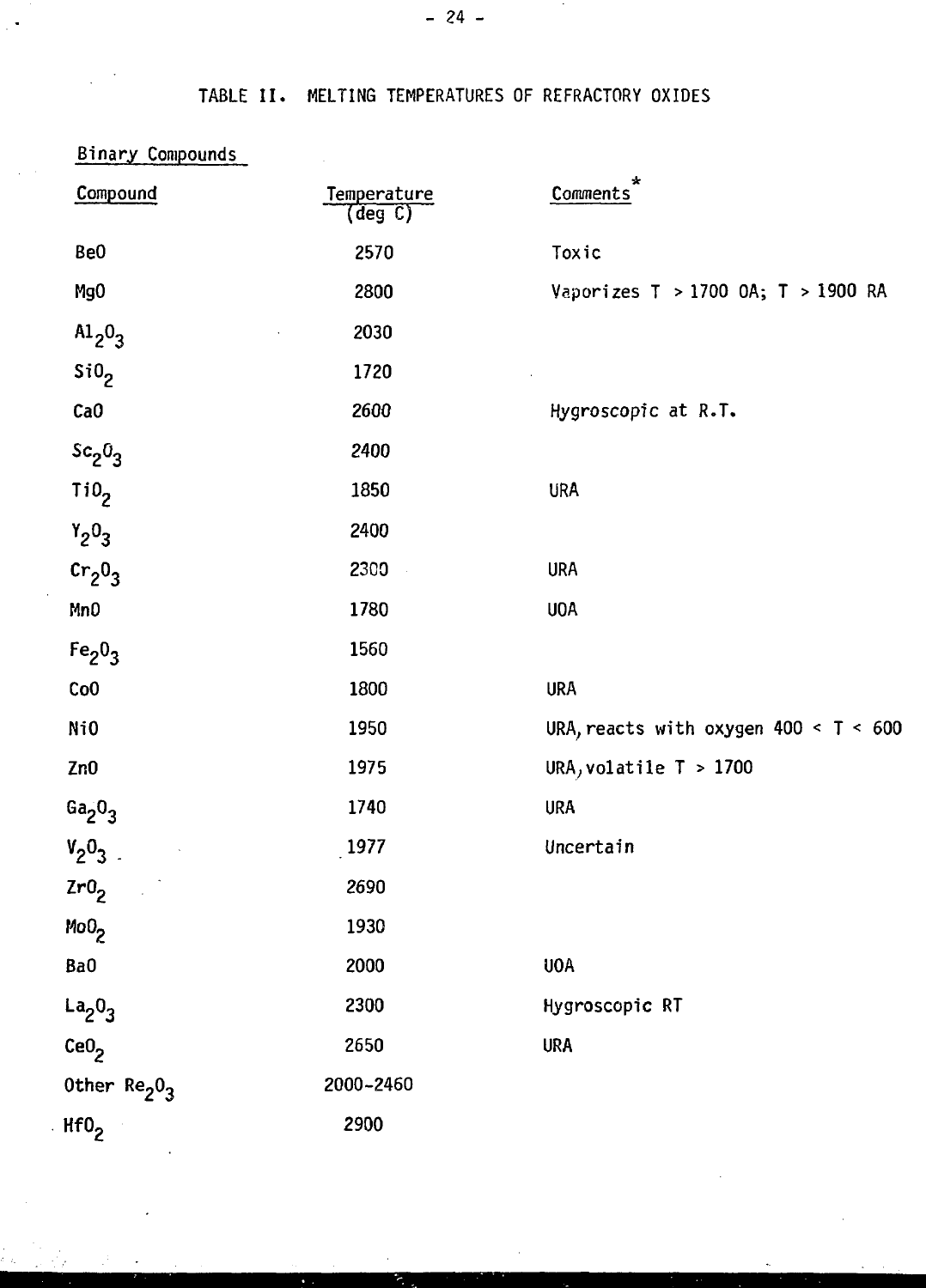**Binary Compounds**

| Compound         | Temperature<br>(deg C) | Comments |
|------------------|------------------------|----------|
| $Ta_20_3$        | 1880                   |          |
| ThO <sub>2</sub> | e s<br>3300            |          |
| 0 <sub>2</sub>   | 2800<br>UOA            |          |

# **Complex Oxides**

| Compound                         | <b>Name</b>     | Temperature | Comments               |
|----------------------------------|-----------------|-------------|------------------------|
| BeAl <sub>2</sub> $0_d$          | Chrysobery1     | 1870        |                        |
| BeSiO <sub>3</sub>               |                 | 1750.       |                        |
| Be <sub>2</sub> SiO <sub>3</sub> | Phenacite       | 1800        | Incongruent Melting    |
| MgAl <sub>2</sub> O <sub>4</sub> | Spine1          | 2150        |                        |
| MgFe <sub>2</sub> O <sub>4</sub> | Magnesioferrite | 1750        |                        |
| Mg <sub>2</sub> SiO <sub>4</sub> | Forsterite      | 1900        |                        |
| $3A1_20_32510_2$                 | Mullite         | 1800        | Incongruent Melting    |
| CaTiO <sub>3</sub>               | Perovskite      | 1950        |                        |
| CaZr0 <sub>3</sub>               |                 | 2350        |                        |
| $ZrSi0_A$                        | Zircon          | 2420        | Dissociated $T > 1750$ |
| Th $Zr0_A$                       |                 | >2800       |                        |

**URA = unstable in reducing atmosphere at temperatures below the melting point. UOA = unstable in oxidizing atmosphere at temperatures below the melting point. RT = room temperature**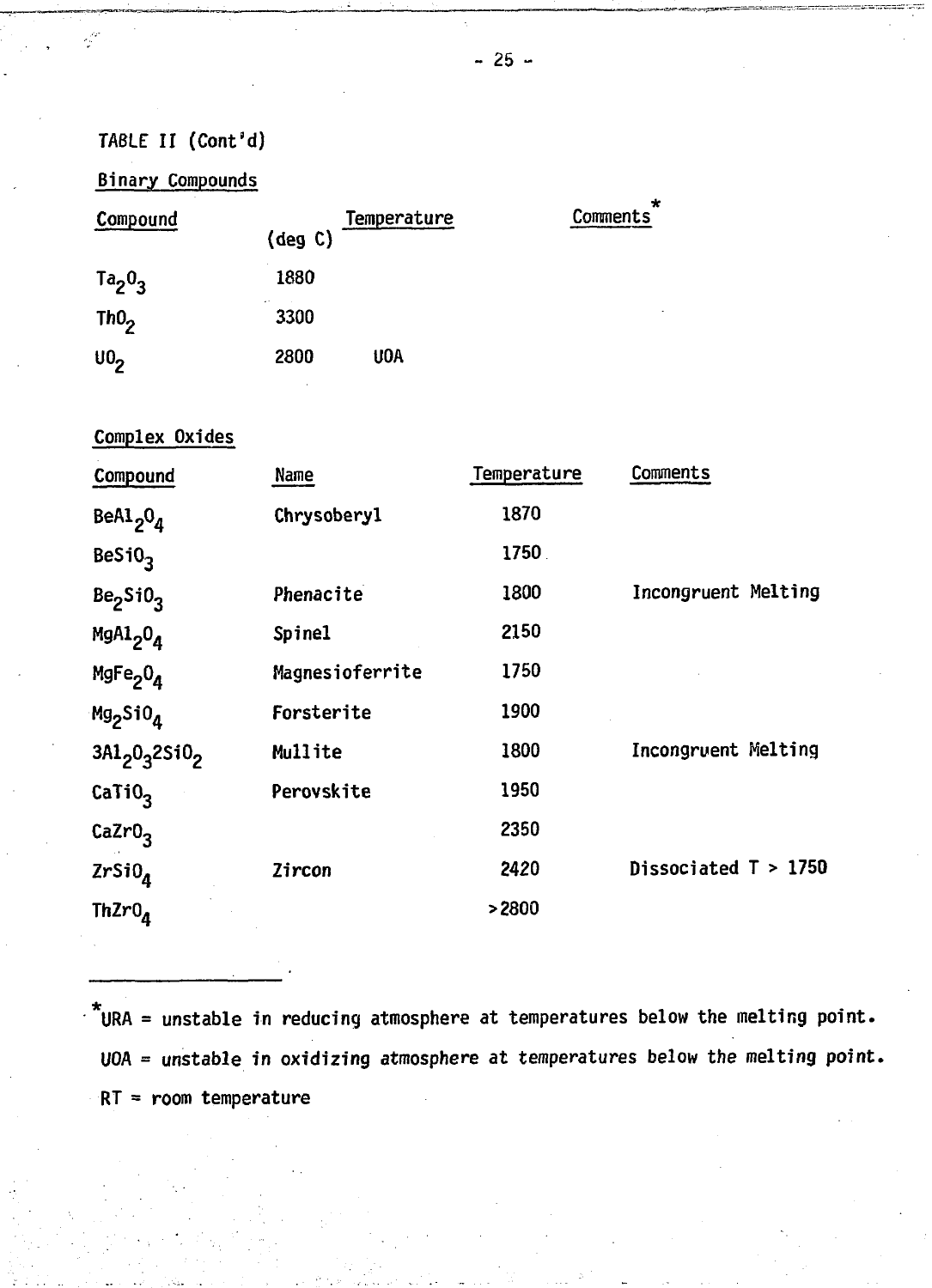| TABLE III. | ANALYTICAL TECHNIQUES |  |
|------------|-----------------------|--|
|------------|-----------------------|--|

 $\sim 10^{11}$ 

 $\mathcal{L}^{\mathcal{L}}$ 

 $\mathcal{L}^{\text{max}}_{\text{max}}$ 

 $\label{eq:2} \frac{1}{2} \sum_{i=1}^n \frac{1}{2} \sum_{j=1}^n \frac{1}{2} \sum_{j=1}^n \frac{1}{2} \sum_{j=1}^n \frac{1}{2} \sum_{j=1}^n \frac{1}{2} \sum_{j=1}^n \frac{1}{2} \sum_{j=1}^n \frac{1}{2} \sum_{j=1}^n \frac{1}{2} \sum_{j=1}^n \frac{1}{2} \sum_{j=1}^n \frac{1}{2} \sum_{j=1}^n \frac{1}{2} \sum_{j=1}^n \frac{1}{2} \sum_{j=1}^n \frac{1}{$ 

 $\mathcal{L}^{\text{max}}_{\text{max}}$ 

and the contract of the con-

 $\epsilon_{\rm c}$ 

 $\frac{1}{2} \frac{1}{2} \frac{1}{2} \frac{1}{2}$ 

 $\mathcal{A}^{\text{max}}_{\text{max}}$  $\mathcal{L}^{\text{max}}$ 

| Technique             | Sample<br><b>Size</b><br>(mg) | Typical<br>Detection<br>Limit<br>(ppm) | <b>Typical</b><br>Accuracy                           | Advantages                                                                                                                                             | Disadvantages                                                                                                                                                     | Variations                                                          |
|-----------------------|-------------------------------|----------------------------------------|------------------------------------------------------|--------------------------------------------------------------------------------------------------------------------------------------------------------|-------------------------------------------------------------------------------------------------------------------------------------------------------------------|---------------------------------------------------------------------|
| Atomic<br>Emission    | 10                            | $0.1 - 1000$                           | $\frac{x}{4}3$                                       | Cheap, simple, detect<br>almost all elements                                                                                                           | Intensity not a concentra-<br>tion; arc conditions<br>difficult to reproduce for<br>comparisons; sample is<br>destroyed                                           | Other types of excit!<br>tion of sample, e.g.<br>r.f. plasma, flame |
| Spark Source          | 10                            | $1 - 10$                               | $\frac{X}{4}$ 3<br>±20%<br>(with isotope<br>spiking) | Commercial equipment<br>available; useful for<br>most elements; intensity<br>concentration; sample<br>can be used repeatedly                           | Spark source not repro-<br>cible; requires adding<br>known isotope for quanti-<br>tative use; appropriate<br>comparison isotope not<br>available for all elements |                                                                     |
| Neutron<br>Activation | 25                            | $.001 - 1$                             | ±10%                                                 | can be done without<br>sample preparation;<br>does not destroy sample;<br>good for more than 80<br>elements with very<br>sensitive detection<br>limits | requires nuclear reactor;<br>computer necessary for<br>general analysis                                                                                           | greater accuracy if<br>sample is dissolved                          |
| X-Ray<br>Fluorescence | 3000                          | $10 - 100$                             | ±20%<br>(minor)<br>$\pm 10\%$ (major)                | useful for all elements<br>$2 \geq 10$ ; solid sample can<br>be used; does not de-<br>sample                                                           | Large sample necessary;<br>still developmental                                                                                                                    | different monochro-<br>matic sources of<br>x-rays                   |